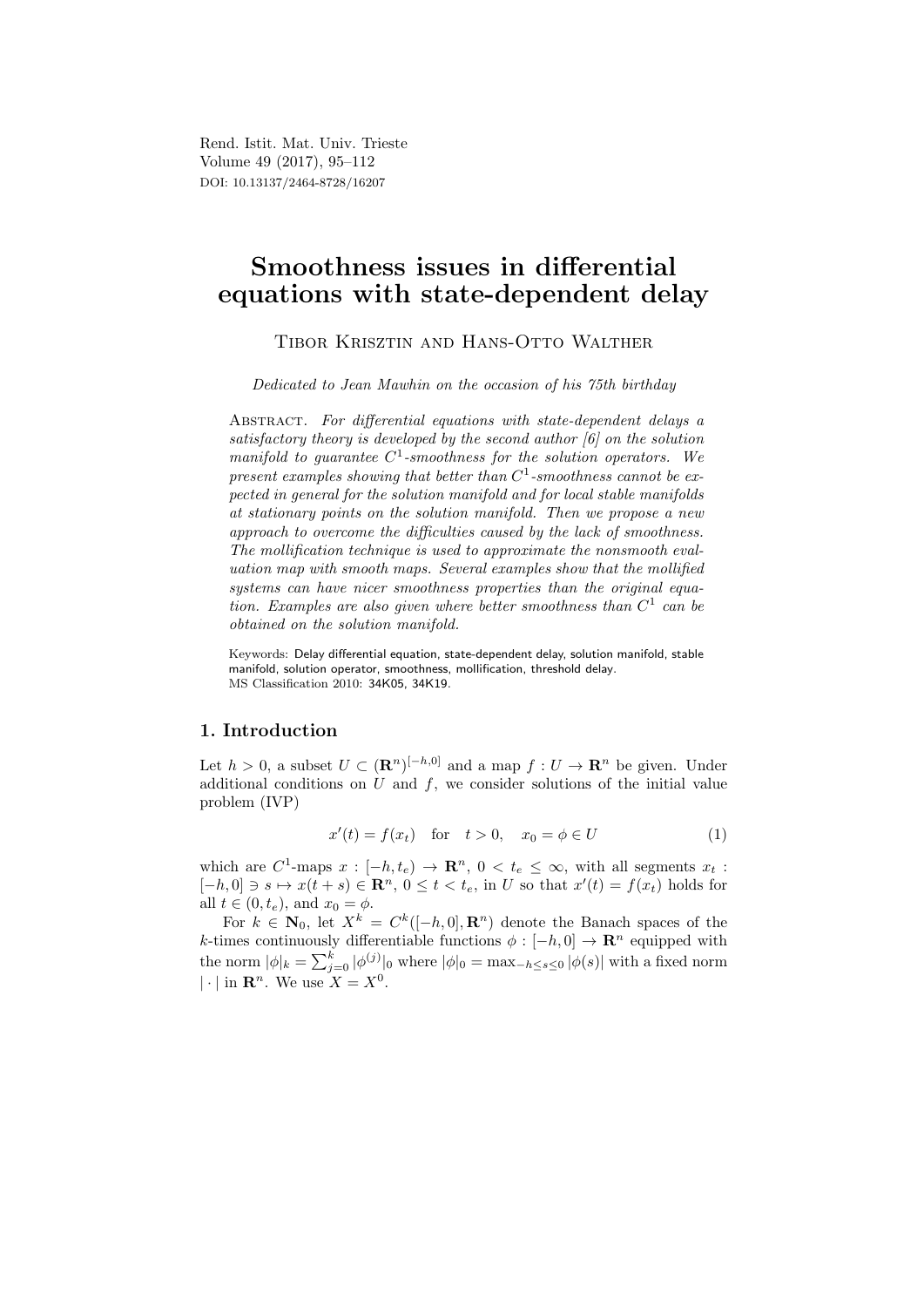If  $U \subset X$  is open and if  $f: U \to \mathbf{R}^n$  is  $C^p$ -smooth for some integer  $p \geq 1$ then each  $\phi \in U$  uniquely determines a maximal solution  $x^{\phi} : [-h, t_{\phi}) \rightarrow$  $\mathbf{R}^n$  of the IVP (1). Then  $(t, \phi) \mapsto x_t^{\phi}, \phi \in U$  and  $0 \leq t \leq t_{\phi}$ , defines a continuous semiflow on U. The solution operators  $\phi \mapsto x_t^{\phi}, 0 \leq t$ , on nonempty domains are  $C^1$ -smooth, see [3, 2]. It is stated without proof on page 51 in  $[3]$  that  $C^p$ -smoothness holds as well. The construction of the semiflow and  $C<sup>1</sup>$ -smoothness of solution operators are also given in [2, Chapter VII]. A proof that the solution operators are in fact  $C^p$ -smooth requires appropriate modifications of the arguments in [2, Chapter VII]. The necessary modifications are similar to those which are sketched in Section 5 for  $C^p$ -smoothness in a different framework used for equations with state-dependent delays. In the sequel, we refer to the case where  $f: U \to \mathbb{R}^n$  is  $C^p$ -smooth on an open  $U \subset X$  as the classical situation where the solution operators are  $C^p$ -smooth. This framework is satisfactory for differential equations with constant delays, but not for equations with state-dependent delays.

A large class of differential equations with state-dependent delays can effectively be handled within the following framework developed by the second author [6]. Let U be an open subset of  $X^1$ , and consider a  $C^1$ -smooth map  $f: U \to \mathbf{R}^n$  with the following extension property:

(e) each  $Df(\phi): X^1 \to \mathbf{R}^n$  has a linear extension  $D_e f(\phi) \in L_c(X, \mathbf{R}^n)$  so that the map

$$
U \times X \ni (\phi, \chi) \mapsto D_e f(\phi) \chi \in \mathbf{R}^n
$$

is continuous.

Suppose  $\phi'(0) = f(\phi)$  for some  $\phi \in U$ . Then the set

$$
X_f^1 = \{ \phi \in U : \phi'(0) = f(\phi) \} \neq \emptyset
$$

is a  $C^1$ -submanifold of  $X^1$  with codimension n, each  $\phi \in X_f^1$  uniquely determines a maximal solution  $x^{\phi}$ :  $[-h, t_{\phi}) \to \mathbb{R}^{n}$  of the IVP (1) so that any other solution of the same initial value problem is a restriction of  $x^{\phi}$ . The relations

$$
S(t, \phi) = x_t^{\phi}, \quad 0 \le t < t_{\phi}, \quad \phi \in X_f^1,
$$

define a continuous semiflow S on  $X_f^1$  such that all solution operators

$$
S(t, \cdot) : \{ \phi \in X_f^1 : t < t_\phi \} \to X_f^1, \quad t \ge 0,
$$

on non-empty domains are  $C^1$ -smooth.

Let a stationary point  $\phi_0 \in X_f^1$  of S be given. The *continuous solutions*  $[-h, \infty) \to \mathbf{R}^n$  of the IVP

$$
v'(t) = D_e f(\phi_0) v_t \quad \text{for} \quad t > 0, \quad v_0 = \chi \in X \tag{2}
$$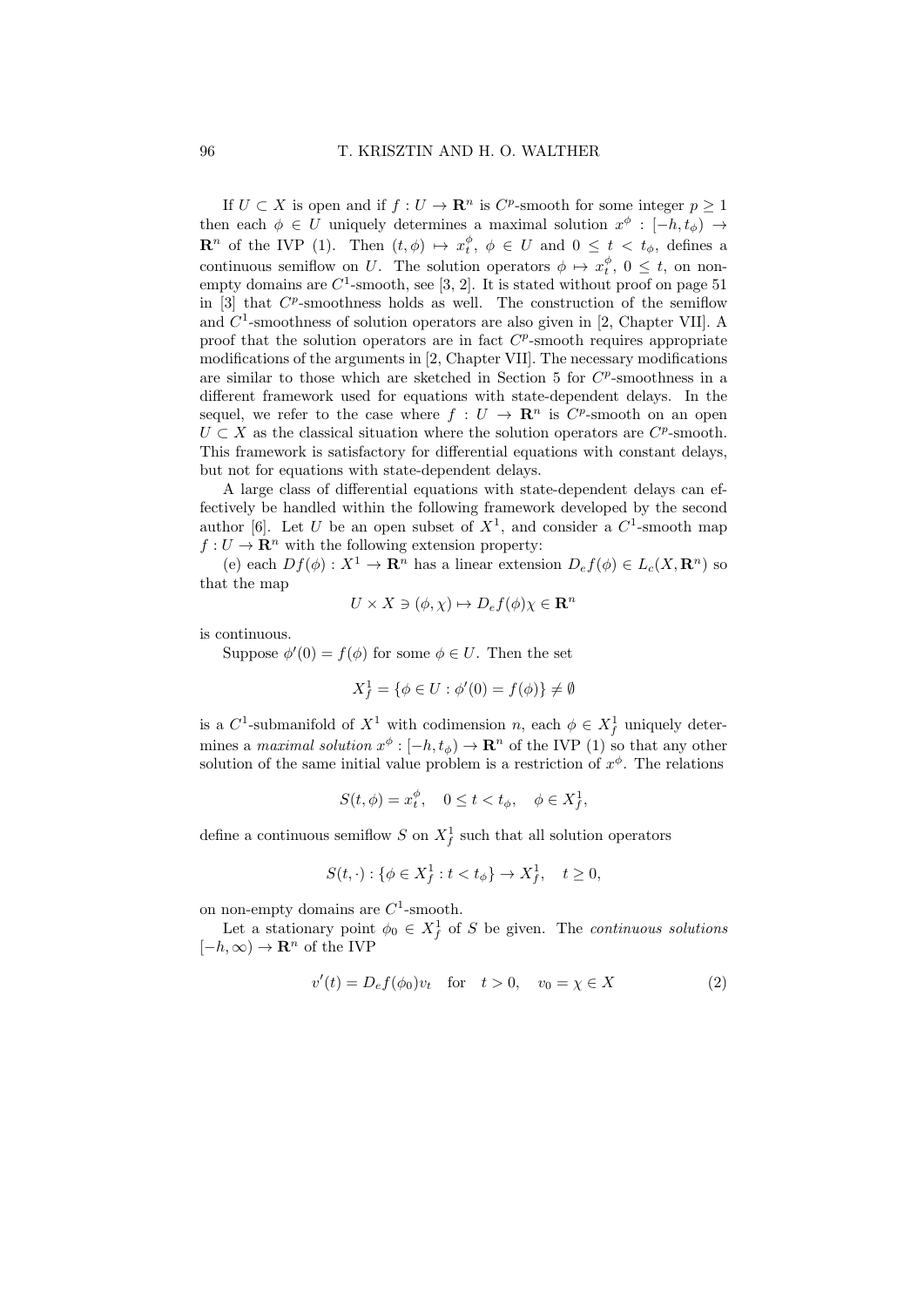tell us about the nature of the dynamics near  $\phi_0$ : If all of these (whose restrictions  $v|_{[0,\infty)}$  are differentiable and satisfy the differential equation in (2)) tend to 0 as  $t \to \infty$  then  $\phi_0$  is a stable and attractive stationary point of S, and any local stable manifold is a neighbourhood of  $\phi_0$  in  $X_f^1$ . If  $t \mapsto 0$  is the only bounded solution  $\mathbf{R} \to \mathbf{R}^n$  of the differential equation in (2) then  $\phi_0$  is hyperbolic, and we have the decomposition

$$
T_{\phi_0}X_f^1 = L_s(\phi_0) \oplus L_u(\phi_0)
$$

into the closed stable and unstable spaces  $L_s(\phi_0)$  and  $L_u(\phi_0)$ , respectively.

 $L_s(\phi_0)$  consists of all segments of all continuously differentiable solutions  $[-h, \infty) \to \mathbf{R}^n$  of the IVP

$$
v'(t) = Df(\phi_0)v_t \text{ for } t > 0, \quad v_0 = \chi \in T_{\phi_0} X_f^1
$$
 (3)

which tend to 0 as  $t \to \infty$ . For any local stable manifold  $W^s(\phi_0) \subset X_f^1$  of S at  $\phi_0$ ,

$$
T_{\phi_0}W^s(\phi_0)=L_s(\phi_0).
$$

For example, the above framework works for the equation

$$
x'(t) = g(x(t - r(x_t))),
$$
\n(4)

with a given map  $g: \mathbb{R}^n \to \mathbb{R}^n$  and a given delay functional  $r: U \to [0, h],$  $U \subset (\mathbf{R}^n)^{[-h,0]}$ . Equation (4) has the form (1) with

$$
f = g \circ ev \circ (id \times (-r))
$$

where the evaluation map  $ev : (\mathbf{R}^n)^{[-h,0]} \times [-h,0] \to \mathbf{R}^n$  is given by

$$
ev(\phi, s) = \phi(s).
$$

Let  $ev_k$  denote the restriction of  $ev$  to  $X^k \times [-h, 0], k \in \mathbb{N}_0$ . The smoothness properties of the evaluation map and its restrictions play a crucial role in the theory. The map  $ev_0$  is continuous (but not locally Lipschitz continuous). Therefore a map f involving the evaluation map — like in equation (4) above — in general is not locally Lipschitz continuous on open subsets of  $X$ , and uniqueness of solutions with respect to only continuous initial data may fail, which is indeed the case for certain examples, see [4].

The restrictions  $ev_k, k \in \mathbb{N}$ , of ev have nice smoothness properties. In particular the map  $ev_1$  is  $C^1$ -smooth on  $X^1 \times [-h, 0]$ , with

$$
Dev_1(\phi, t)(\chi, s) = \chi(t) + s\phi'(t).
$$

Lemma 4.2 below states that for each integer  $k \geq 2$ , the map  $ev_k$  is  $C^k$ smooth.  $C<sup>k</sup>$ -smoothness of these maps, which are not defined on *open* subsets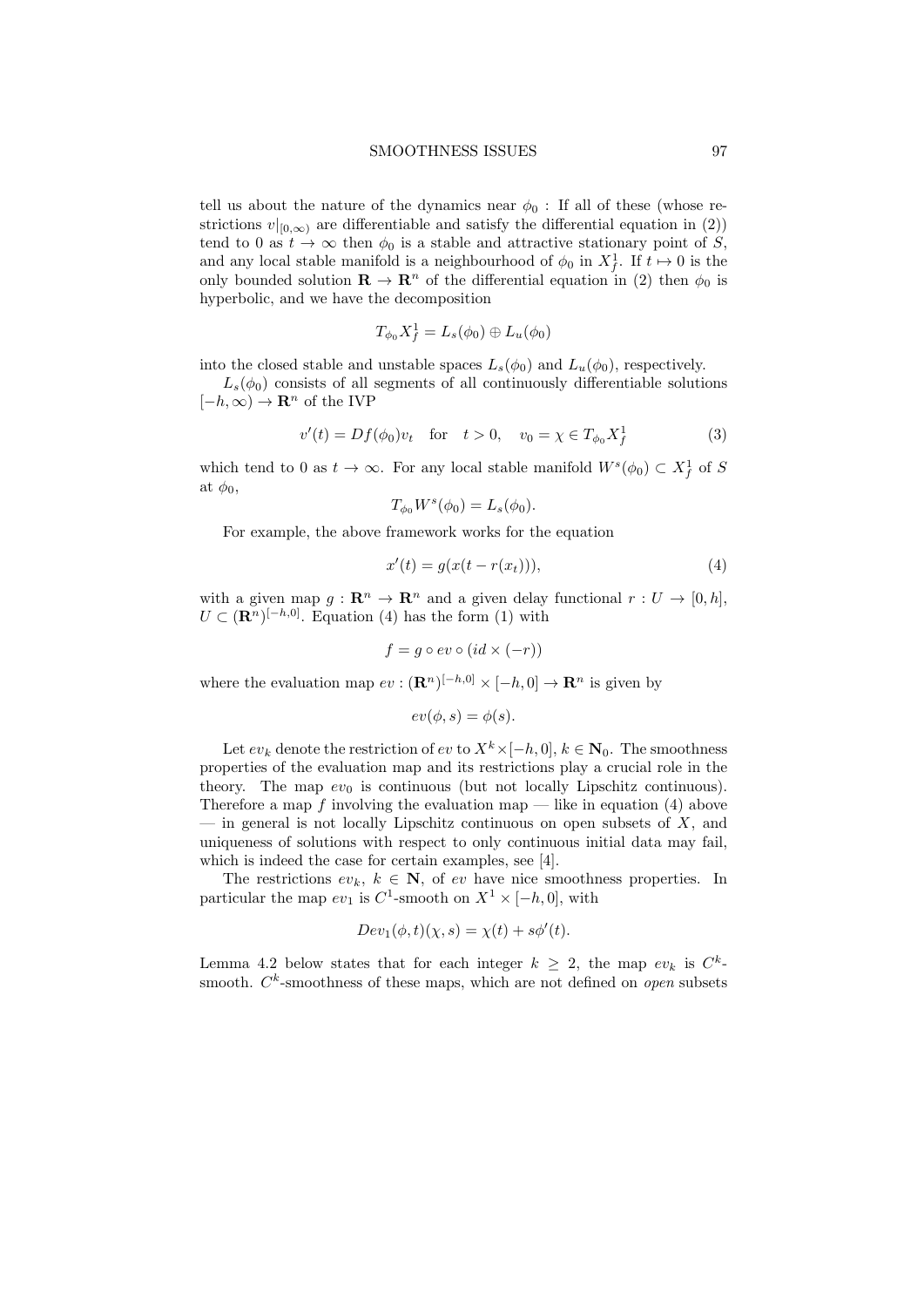of  $X^k \times \mathbf{R}$ , means that they have extensions to open subsets of  $X^k \times \mathbf{R}$  which are  $C^k$ -smooth in the usual sense.

It is an open problem whether, for equations with state-dependent delays, better than  $C^1$ -smoothness ( $C^p$ -smoothness with  $p > 1$ ) can be obtained for the solution operators, either on the solution manifold  $X_f^1 \subset X^1$  or on other phase spaces. The first step towards an affirmative answer would be to prove that the solution manifold  $X_f^1 \subset X^1$  is  $C^p$ -smooth for some  $p \geq 2$ . In Section 2 we give an example showing that in general, for a  $C^p$ -map  $f: U \to \mathbf{R}^n$  on an open subset  $U$  of  $X^1$  with the extension property (e), the solution manifold  $X_f^1 \subset X^1$  is only C<sup>1</sup>-smooth, not twice continuously differentiable, no matter how large  $p$  is. The example has the form

$$
x'(t) = -\alpha x(t - d(x(t))),\tag{5}
$$

and it is crucial that  $ev_1$  is not  $C^2$ -smooth.

In spite of the lack of results on better than  $C^1$ -smoothness for the solution operators generated by equations with state-dependent delays, the paper [5], for each  $k \in \mathbb{N}$ , gave conditions for the  $C^k$ -smoothness of local unstable manifolds  $W^u(\phi_0)$  at stationary points. For example, the required conditions hold for equations (4) and (5) with at least  $C^k$ -smooth  $g, r, d$ . Therefore, within the  $C^1$ -smooth solution manifold  $X_f^1$  it is possible to find certain invariant manifolds with better smoothness properties. This is known for the local unstable manifolds [5], and it is expected for the local center and center-unstable manifolds at stationary points. Does an analogous result exist for local stable manifolds  $W^s(\phi_0)$ ? In the example of Section 2 the stationary point is attracting, and the local stable manifold  $W^s(\phi_0)$  is an open neighbourhood in  $X_f^1$ of the stationary point which is not a  $C^2$ -smooth submanifold of  $X^1$ . Thus, the answer is in general negative for local stable manifolds at stationary points. Section 3 contains another example in this direction where the stationary point is unstable.

In Section 4 we propose a new approach to overcome the difficulties caused by the lack of smoothness. We use the convolution and mollification to approximate the non-smooth map ev with smooth maps. Let  $\eta : \mathbf{R} \to \mathbf{R}$  be a  $C^{\infty}$ -smooth function so that supp  $\eta \subset [-1,1]$ , and  $\int_{\mathbf{R}} \eta(s) ds = 1$ . For  $\epsilon > 0$ set  $\eta_{\epsilon}(t) = (1/\epsilon)\eta(t/\epsilon), t \in \mathbf{R}$ . The idea is the following for equation (4) provided that  $g: \mathbf{R}^n \to \mathbf{R}^n$  is  $C^k$ -smooth,  $r: X \to \mathbf{R}$  is  $C^k$ -smooth, and  $r(X) \subset (\delta, h - \delta)$  for some  $\delta > 0$ . We choose  $\epsilon \in (0, \delta)$  and in equation (4) replace the term  $x(t - r(x_t))$  by

$$
\int_{-h}^{0} \eta_{\epsilon}(-r(x_t) - s)x(t+s) ds = -\int_{-r(x_t)-\epsilon}^{-r(x_t)+\epsilon} x(t+u)\eta_{\epsilon}(u) du.
$$

That is, the map

$$
X \ni \phi \mapsto g\left(ev(\phi, -r(\phi))\right) \in \mathbf{R}^n \tag{6}
$$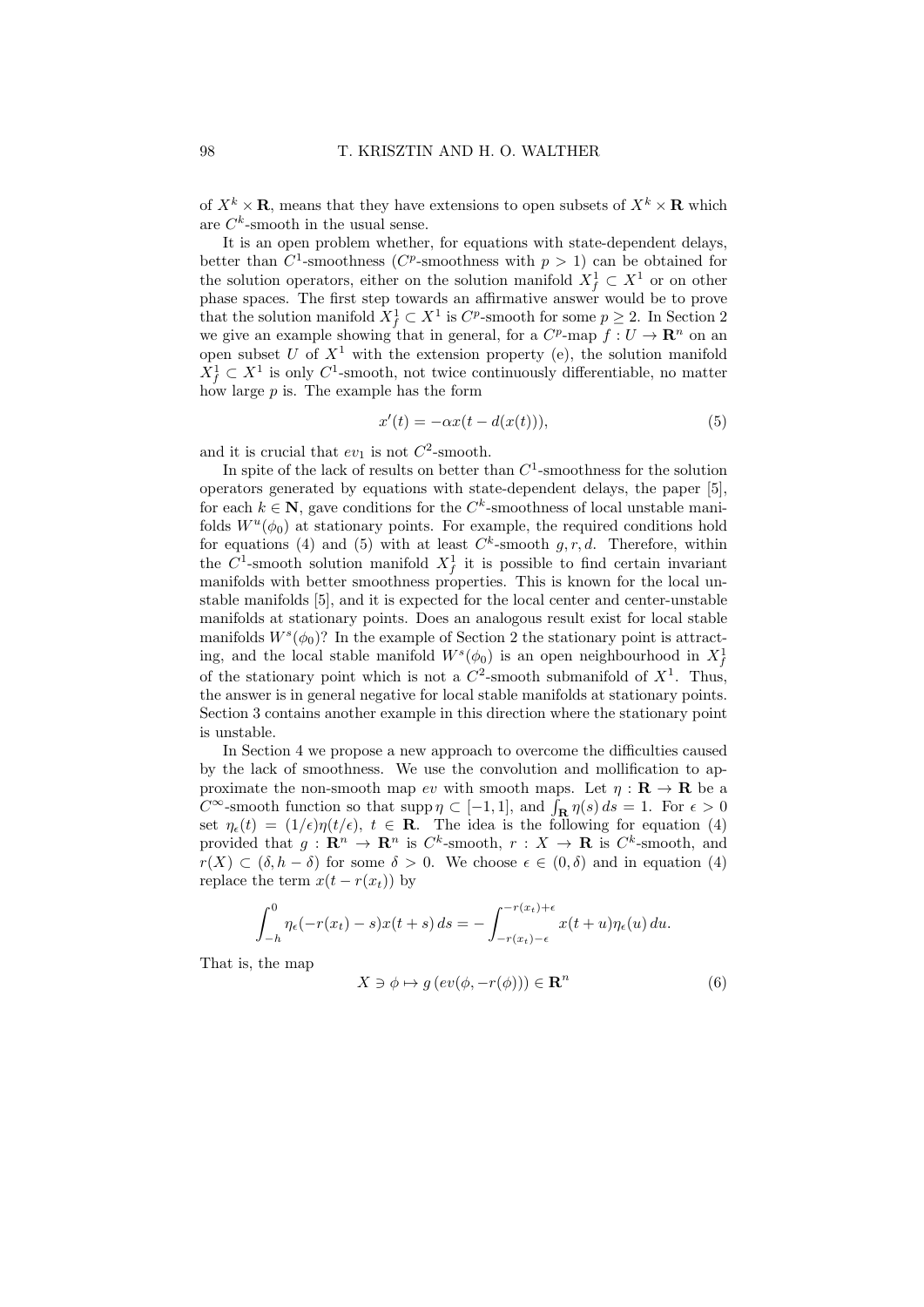on the right hand side of (4) is changed to the map

$$
X \ni \phi \mapsto g\left(\int_{-h}^{0} \eta_{\epsilon}(-r(\phi) - s)\phi(s) ds\right) \in \mathbf{R}^{n}.
$$
 (7)

Thus the discrete state-dependent delay is changed to a distributed delay term expressed by the convolution of the solution and a smooth function with compact support. We show that for the modified equation

$$
x'(t) = g\left(\int_{-h}^{0} \eta_{\epsilon}(-r(x_t) - s)x(t + s) ds\right)
$$
\n(8)

the solutions of the corresponding IVP define  $C<sup>k</sup>$ -smooth solution operators on the phase space X. It turns out that (7) defines a  $C^k$ -map on X, and the classical theory developed for constant delays works.

In several models involving state-dependent delays the delay functional is not given explicitly, and its smoothness properties are not obvious. We consider an example of the form  $(4)$  in which the delay functional r is given by a threshold condition.

In Section 5 we explain how to get  $C^k$ -smoothness with  $k > 1$  for solution operators on solution manifolds in  $X<sup>1</sup>$ , in certain particular cases.

# 2. An example with an attracting stationary point

Take  $h = 2$ ,  $n = 1$ ,  $U = X^1$ , and  $f(\phi) = -\alpha\phi(-d(\phi(0)))$  with  $0 < \alpha < \frac{\pi}{2}$  and  $d: \mathbf{R} \to (0,2)$  at least  $C^2$ -smooth with

$$
d(\xi) = 1 + \xi
$$
 for  $|\xi| < \frac{1}{2}$ .

Then  $f$  is  $C^1$ -smooth with

$$
Df(\phi)\chi = -\alpha[\chi(-d(\phi(0))) - \phi'(-d(\phi(0)))d'(\phi(0))\chi(0)],
$$

see for example Chapter 3 in [4]. The extension property (e) holds. We have

$$
X_f^1 = \{ \phi \in X^1 : \phi'(0) = -\alpha \phi(-d(\phi(0))) \},
$$

 $0 \in X_f^1$  is a stationary point of the semiflow on  $X_f^1$ , and

$$
D_e f(0)\chi = -\alpha \chi(-1)
$$

so that the linear differential delay equation of the IVP (2) becomes

$$
v'(t) = -\alpha v(t-1),
$$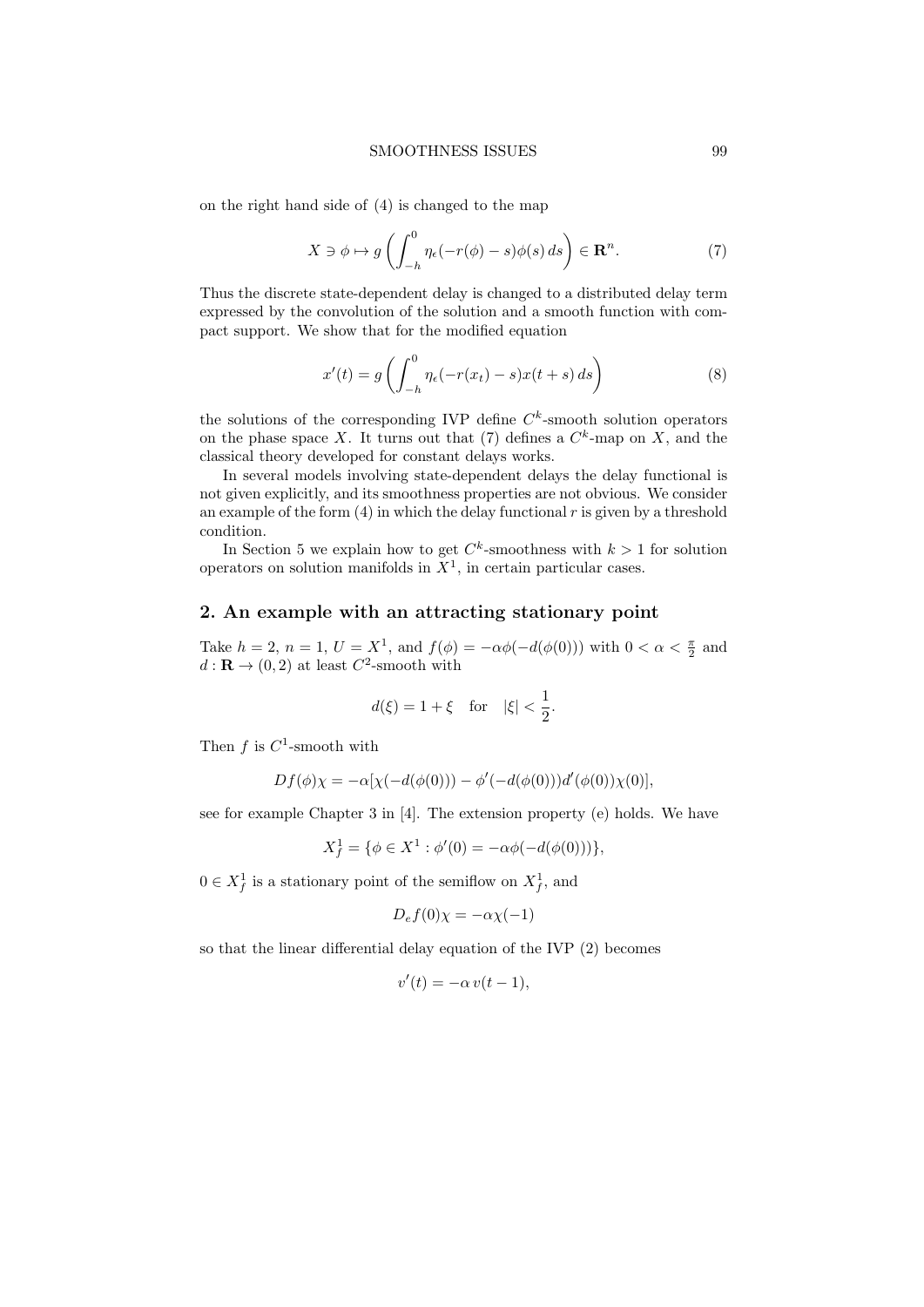for which all maximal solutions tend to 0 as  $t \to \infty$  because of  $\alpha < \frac{\pi}{2}$  [8, 3, 2].

So any local stable manifold  $W^s$  of the stationary point  $0 \in X_f^1$  is given by  $W^s = X_f^1 \cap N$  with some open neighbourhood N of 0 in  $X^1$ .

We shall show that  $X_f^1 \cap N$  is not a  $C^2$ -submanifold of  $X^1$ . We begin with a graph representation of  $X_f^1$ . Notice that the tangent space  $Y = T_0 X_f^1$  is the closed hyperplane

$$
\{\eta \in X^1 : \eta'(0) = -\alpha \eta(-1)\}.
$$

Choose a  $C^2$ -function  $\psi \in X^1 \setminus Y$  with

$$
\psi(0) = 0 = \psi'(0), \quad \psi(-1) = 1, \text{ and } \psi(t) \neq 0 \text{ for all } t \in [-2, 0),
$$

for example,  $\psi(t) = t^2$ . Then

$$
X^1 = \mathbf{R}\psi \oplus Y.
$$

PROPOSITION 2.1.

$$
X_f^1=\{a(\eta)\psi+\eta:\eta\in Y\}
$$

with the map  $a: Y \to \mathbf{R}$  given by

$$
a(\eta) = \frac{1}{\psi(-d(\eta(0)))} [\eta(-1) - \eta(-d(\eta(0)))]
$$
  
= 
$$
\frac{1}{\psi(-d(\eta(0)))} [\eta(-1) + \frac{1}{\alpha} f(\eta)].
$$

*Proof.* For  $A \in \mathbf{R}$  and  $\eta \in Y$  the relation  $A\psi + \eta \in X_f^1$  is equivalent to

$$
(A\psi + \eta)'(0) = -\alpha[(A\psi + \eta)(-d((A\psi + \eta)(0)))],
$$

or

$$
(-\alpha \eta(-1) =) \quad \eta'(0) = -\alpha [A\psi(-d(A\psi(0) + \eta(0))) + \eta(-d(A\psi(0) + \eta(0)))]
$$
  
=  $-\alpha [A\psi(-d(\eta(0))) + \eta(-d(\eta(0)))],$ 

 $\overline{O}$ 

$$
A = \frac{1}{\psi(-d(\eta(0)))} [\eta(-1) - \eta(-d(\eta(0)))].
$$

 $\Box$ 

The map a is  $C^1$ -smooth. The linear continuous projection  $P: X^1 \to X^1$ along  $\mathbf{R}\psi$  onto Y maps  $X_f^1$  one-to-one onto the hyperplane Y, and the inverse of  $P|_{X_f^1}$  is the map

$$
Y \ni \eta \mapsto a(\eta)\psi + \eta \in X_f^1 \subset X^1.
$$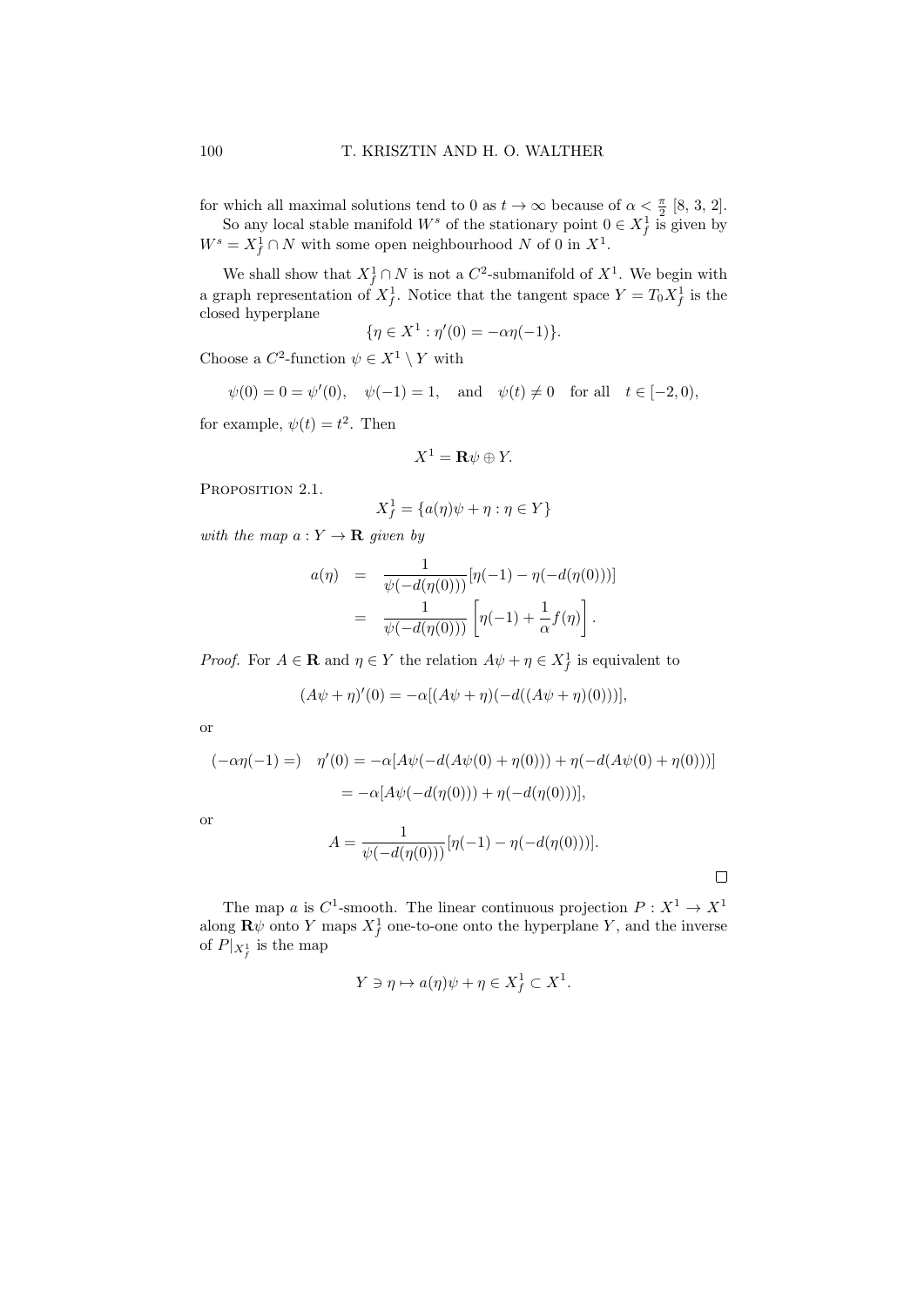Suppose now that  $X_f^1 \cap N$  is a  $C^2$ -submanifold of  $X^1$ . Then P defines a  $C^2$ -diffeomorphism from  $X_f^1 \cap N$  onto the open neighbourhood  $P(X_f^1 \cap N)$  of 0 in Y. For some open neighbourhood V of 0 in  $X^1$ ,  $P(X_f^1 \cap N) = Y \cap V$ . It follows that the inverse

$$
Y \cap V \ni \eta \mapsto a(\eta)\psi + \eta \in X_f^1 \cap N \subset X^1
$$

is  $C^2$ -smooth. Using the projection  $id - P$  and the topological isomorphism  $\mathbf{R}\psi \ni s\psi \mapsto s \in \mathbf{R}$  we obtain that also the restriction of a to  $Y \cap V$  is  $C^2$ . smooth.

It follows that the map

$$
Y \cap V \ni \eta \mapsto \psi(-d(\eta(0)))a(\eta) - \eta(-1) \in \mathbf{R}
$$

is  $C^2$ -smooth. It equals  $\frac{1}{\alpha}f$ , and we obtain that the map

 $q: Y \cap V \ni \eta \mapsto \eta(-d(\eta(0))) \in \mathbf{R}$ 

is C<sup>2</sup>-smooth. A look at the formula for the derivative of f in case  $\alpha = 1$  and an application of the chain rule to the composition of  $f$  with the embedding  $Y \to X^1$  shows that for every  $\eta \in Y \cap V$  and for each  $\hat{\eta} \in Y$  we have

$$
Dg(\eta)\hat{\eta} = \hat{\eta}(-d(\eta(0))) - d'(\eta(0))\eta'(-d(\eta(0)))\hat{\eta}(0).
$$

Fix some  $\hat{\eta} \in Y$  with  $\hat{\eta}(0) = 1$ . The evaluation map

$$
Ev: L_c(Y, \mathbf{R}) \ni \lambda \mapsto \lambda(\hat{\eta}) \in \mathbf{R}
$$

is linear and continuous. An application of the chain rule yields that

 $Ev \circ Dg : Y \cap V \ni \eta \mapsto Dg(\eta)\hat{\eta} \in \mathbf{R}$ 

is  $C^1$ -smooth. Notice that for every  $\eta \in Y \cap V$ ,

$$
(Ev \circ Dg)(\eta) = \hat{\eta}(-d(\eta(0))) - d'(\eta(0))\eta'(-d(\eta(0))) \cdot 1.
$$

The maps

$$
Y \cap V \ni \eta \mapsto \hat{\eta}(-d(\eta(0))) \in \mathbf{R}
$$

and

$$
Y \cap V \ni \eta \mapsto d'(\eta(0)) \in \mathbf{R}
$$

are  $C^1$ -smooth.

Now choose  $\eta_0 \in Y \cap V$  with

$$
0<\eta_0(0)<\frac{1}{2}
$$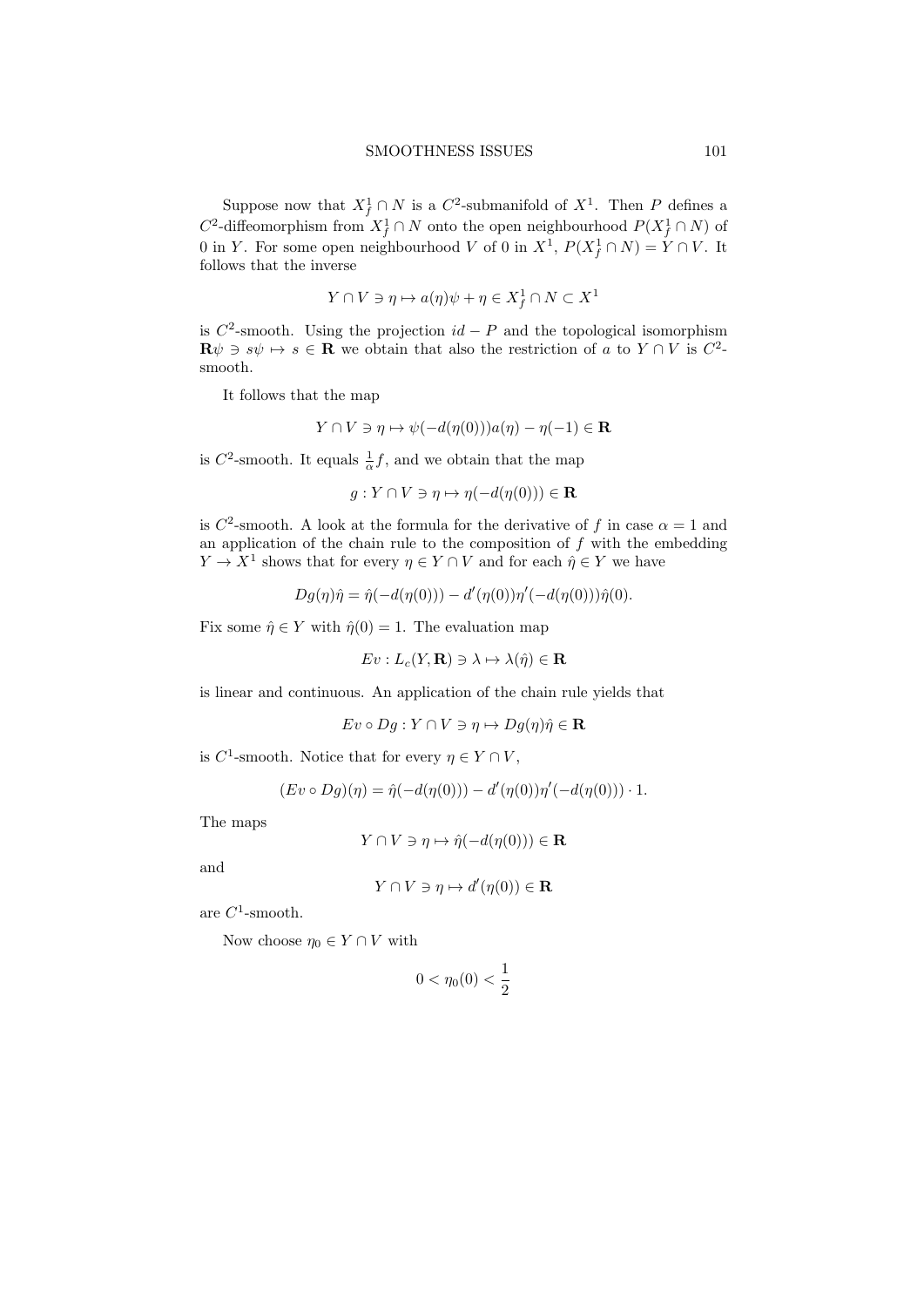which has no second derivative at  $-1-\eta_0(0)$ . Notice that  $d'(\eta_0(0)) = 1$ . There is an open neighbourhood U of  $\eta_0$  in  $X^1$ ,  $U \subset V$ , with

$$
d'(\eta(0)) > 0 \quad \text{for all} \quad \eta \in U.
$$

This implies that the map

$$
H: Y \cap U \ni \eta \mapsto \frac{1}{-d'(\eta(0))} [(Ev \circ Dg)(\eta) - \hat{\eta}(-d(\eta(0)))] \in \mathbf{R}
$$

is  $C^1$ -smooth. Notice that

$$
H(\eta) = \eta'(-d(\eta(0))) \text{ for all } \eta \in Y \cap U.
$$

Choose  $\eta \in Y$  with  $\eta(0) = 1$ . There exists  $\epsilon \in (0, \frac{1}{2})$  such that for all  $s \in (-\epsilon, \epsilon)$ we have

$$
0 < \eta_0(0) + s < \frac{1}{2}
$$
 and  $\eta_0 + s\eta \in U$ .

As the curve  $\mathbf{R} \ni s \mapsto \eta_0 + s\eta \in Y$  is affine linear and continuous the chain rule applies and yields that the map

$$
j: (-\epsilon, \epsilon) \ni s \mapsto H(\eta_0 + s\eta) \in \mathbf{R}
$$

is  $C^1$ -smooth. For  $0 < |s| < \epsilon$  we have

$$
\frac{1}{s}[j(s)-j(0)] = \frac{1}{s}[H(\eta_0 + s\eta) - H(\eta_0)]
$$
\n
$$
= \frac{1}{s}[(\eta_0 + s\eta)'(-d((\eta_0 + s\eta)(0))) - \eta_0'(-d(\eta_0(0)))]
$$
\n
$$
= \frac{1}{s}[\eta_0'(-d(\eta_0(0) + s)) + s\eta'(-d(\eta_0(0) + s)) - \eta_0'(-d(\eta_0(0)))]
$$
\n
$$
= \frac{1}{s}[\eta_0'(-1 - \eta_0(0) - s) + s\eta'(-1 - \eta_0(0) - s) - \eta_0'(-1 - \eta_0(0))]
$$
\n
$$
= \frac{1}{s}[\eta_0'(-1 - \eta_0(0) - s) - \eta_0'(-1 - \eta_0(0))] + \eta'(-1 - \eta_0(0) - s).
$$

This shows that for  $0 \neq s \rightarrow 0$  the quotient

$$
\frac{1}{s} [\eta_0'(-1 - \eta_0(0) - s) - \eta_0'(-1 - \eta_0(0))]
$$

converges to  $j'(0) - \eta'(-1 - \eta_0(0))$ , in contradiction to the choice of  $\eta_0$  without a second derivative at  $-1 - \eta_0(0)$ .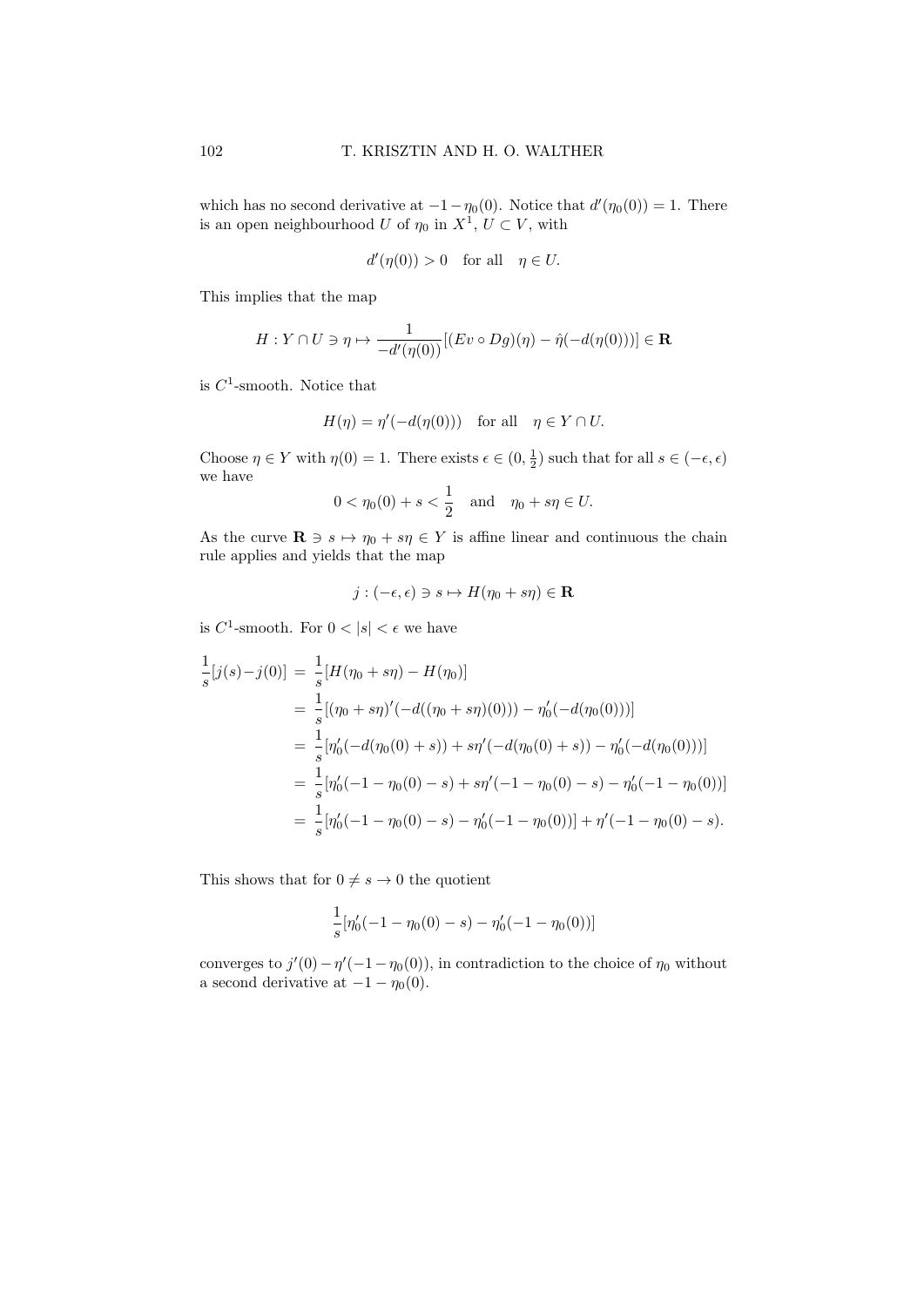#### SMOOTHNESS ISSUES 103

# 3. An example with an unstable stationary point

In this section  $X^1 = C^1([-h, 0], \mathbf{R}^n)$  will appear with  $n = 1$  and  $n = 2$ . In order to avoid confusion we introduce  $X_1^1 = C^1([-h, 0], \mathbf{R})$  and  $X_2^1 =$  $C^1([-h, 0], \mathbf{R}^2).$ 

Take  $h = 2$  and  $\alpha$  and d as in Section 2, but now  $n = 2$ , and consider

 $g: X_2^1 \to \mathbf{R}^2$ ,  $g(\phi, \eta) = (f(\phi), \eta(0)),$ 

with f from Section 2. The map g is  $C^1$ -smooth with

$$
Dg(\phi, \eta)(\hat{\phi}, \hat{\eta}) = (Df(\phi)\hat{\phi}, \hat{\eta}(0)).
$$

The extension property (e) holds. The solution manifold

$$
X_g^1 = \{ (\phi, \eta) \in X_2^1 : \phi'(0) = -\alpha \phi(-(d(\phi(0))), \eta'(0) = \eta(0) \}
$$

has codimension 2. The semiflow  $S_g$  on  $X_g^1$  given by the  $C^1$ -solutions of the system

$$
x'(t) = -\alpha x(t - d(x(t))), \qquad (9)
$$

$$
y'(t) = y(t), \tag{10}
$$

satisfies  $S_g(t,(0,0)) = (0,0)$  for all  $t \geq 0$ , and

$$
T_{(0,0)}X_g^1 = \{ (\xi, \eta) \in X_2^1 : \xi'(0) = -\alpha \xi(-1), \ \eta'(0) = \eta(0) \}
$$

The linear system  $z'(t) = D_e g(0,0)z_t$ , or

$$
u'(t) = -\alpha u(t-1), \qquad (11)
$$

$$
v'(t) = v(t) \tag{12}
$$

has no nontrivial bounded solution  $\mathbf{R} \to \mathbf{R}^2$ , so the stationary point  $(0,0) \in X_g^1$ of  $S_g$  is hyperbolic. The solution  $\mathbf{R} \ni t \mapsto (0, e^t) \in \mathbf{R}^2$  of both systems shows that  $(0, 0)$  is unstable, and we have the decomposition

$$
T_{(0,0)}X_g^1 = L_s \oplus L_u
$$

with the stable and unstable linear spaces  $L_s = L_s(0,0) \neq T_{(0,0)}X_g^1$  and  $L_u =$  $L_u(0,0) \neq \{0\}$ . The facts that all solutions  $[-2,\infty) \to \mathbf{R}$  of equation (11) tend to 0 as  $t \to \infty$  and  $v(t) = 0$  on  $[0, \infty)$  for any solution  $[-2, \infty) \to \mathbf{R}$  of equation  $(12)$  with  $v(0) = 0$  combined imply

$$
\{(\xi,\eta)\in T_{(0,0)}X_g^1:\eta(0)=0\}\subset L_s.
$$
\n(13)

As  $\mathbf{R} \ni t \mapsto (0, e^t) \in \mathbf{R}^2$  is a solution of the system  $(11)-(12)$  we also get

$$
(0,\eta_u)\notin L_s.
$$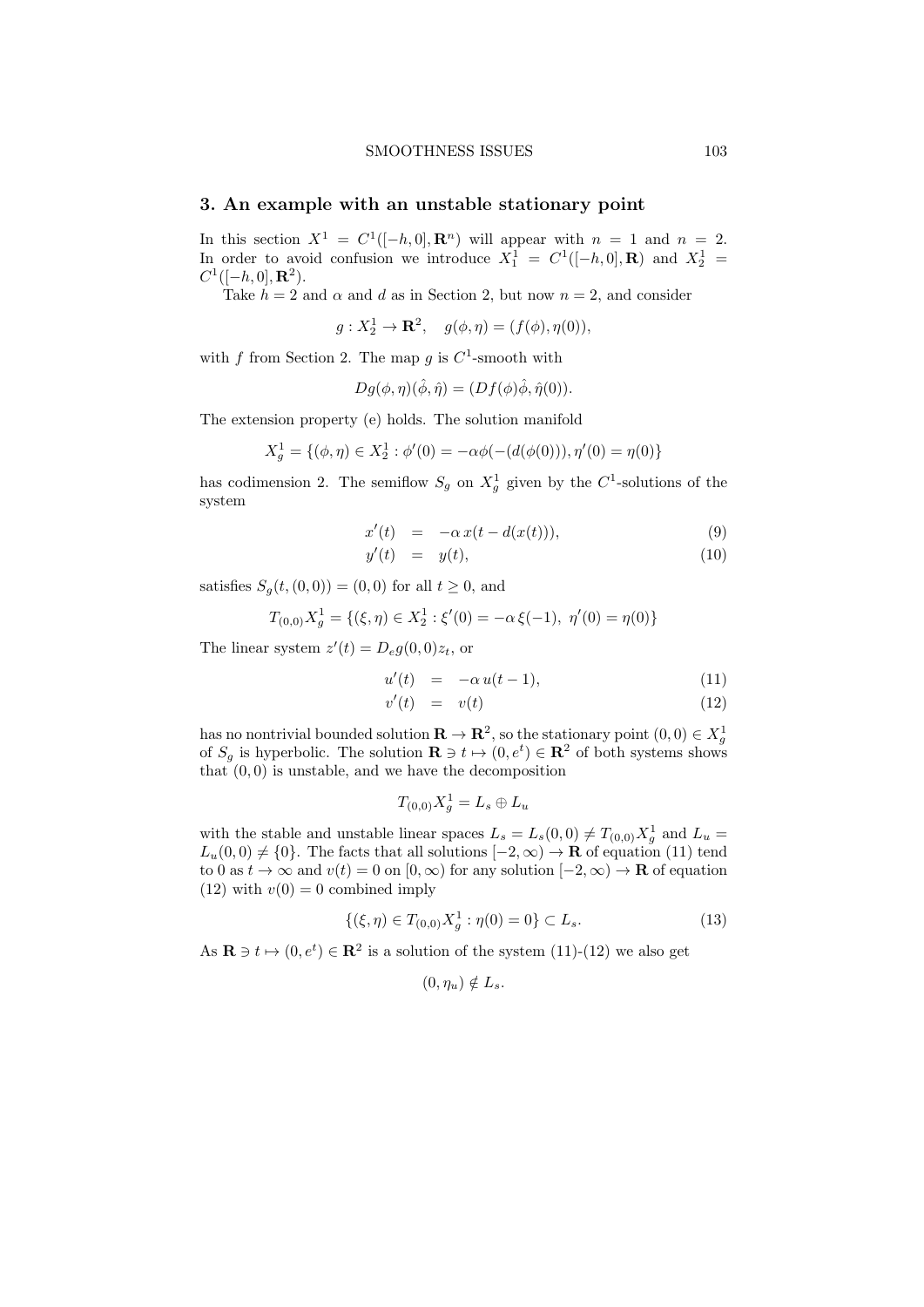for  $\eta_u = \exp|_{[-2,0]}$ . Notice that we have

$$
T_{(0,0)}X_g^1 = \{ (\xi, \eta) \in T_{(0,0)}X_g^1 : \eta(0) = 0 \} \oplus \mathbf{R}(0, \eta_u). \tag{14}
$$

Corollary 3.1.

$$
L_s = \{ (\xi, \eta) \in T_{(0,0)} X_g^1 : \eta(0) = 0 \}
$$

*Proof.* Due to instability the codimension of  $L_s$  in the tangent space is at least 1. By (14) the codimension of  $\{(\xi, \eta) \in T_{(0,0)}X_g^1 : \eta(0) = 0\}$  in the tangent space is 1. Use the inclusion (13).  $\Box$ 

We proceed to a complement of  $L_s$  in  $X_2^1$ . Choose  $\psi \in C^2([-2,0], \mathbf{R}) \setminus T_0 X_f^1$ as in Section 2 (for example,  $\psi(t) = t^2$ ). Then  $\psi'(0) \neq -\alpha \psi(-1)$ . The constant function  $\mathbf{1} : [-2,0] \ni t \mapsto 1 \in \mathbf{R}$  does not satisfy  $\eta'(0) = \eta(0)$ . Both facts combined imply

$$
X_2^1=T_{(0,0)}X_g^1\oplus \mathbf{R}(\psi,0)\oplus \mathbf{R}(0,1).
$$

Using (14) and Corollary 3.1 we arrive at  $X_2^1 = L_s \oplus Q$  with

$$
Q = \mathbf{R}(0, \eta_u) \oplus \mathbf{R}(\psi, 0) \oplus \mathbf{R}(0, 1).
$$

A local stable manifold  $W^s \subset X_g^1$  of the semiflow  $S_g$  at the stationary point  $\left(0,0\right)$  is given by a map

$$
w^s: L_s \supset O_s \to Q
$$

on an open neighbourhood  $O_s$  of  $(0, 0)$  in  $L_s$ , and every solution of the system (9)-(10) starting from a point  $(\phi, \eta) \in W^s \subset X_g^1$  tends to  $(0,0)$  as  $t \to \infty$ . Notice that for such a solution, necessarily  $\eta(0) = 0$ . We infer

$$
W^s \subset \{(\phi, \eta) \in X_2^1 : \phi'(0) = -\alpha \phi(-d(\phi(0))), \eta'(0) = \eta(0), \eta(0) = 0\}
$$
  
\n
$$
= \{(\phi, \eta) \in X_2^1 : \phi \in X_f^1 \subset X_1^1, \eta \in X_1^1, \eta'(0) = \eta(0), \eta(0) = 0\}
$$
  
\n
$$
= \{ (a(\xi)\psi + \xi, \eta + 0) \in X_2^1 : \xi \in T_0 X_f^1 \subset X_1^1, \eta \in X_1^1,
$$
  
\n
$$
\eta'(0) = \eta(0), \eta(0) = 0 \} \qquad \text{(with Proposition 2.1)}
$$
  
\n
$$
= \{ (a(\xi)\psi + \xi, \eta + 0) \in X_2^1 : \xi \in X_1^1, \xi'(0) = -\alpha \xi(-1), \eta \in X_1^1,
$$
  
\n
$$
\eta'(0) = \eta(0), \eta(0) = 0 \}
$$
  
\n
$$
= \{ (\xi + a(\xi)\psi, \eta + 0) \in X_2^1 : (\xi, \eta) \in T_{(0,0)} X_g^1, \eta(0) = 0 \}
$$
  
\n
$$
= \{ (\xi + a(\xi)\psi, \eta + 0) \in X_2^1 : (\xi, \eta) \in L_s \} \qquad \text{(see Corollary 3.1)}.
$$

The last set is given by a map  $\gamma: L_s \to Q$ . It follows that

$$
w^s=\gamma|_{O_s}.
$$

Now it becomes easy to show that  $W^s$  is not a  $C^2$ -submanifold of  $X_2^1$ . Indeed, if it were a  $C^2$  submanifold then the projection along Q onto  $L_s$  would define a  $C^2$ -diffeomorphism from  $W^s$  onto  $O_s$  whose inverse

$$
O_s \ni (\xi, \eta) \mapsto (\xi + a(\xi)\psi, \eta) \in X_2^1
$$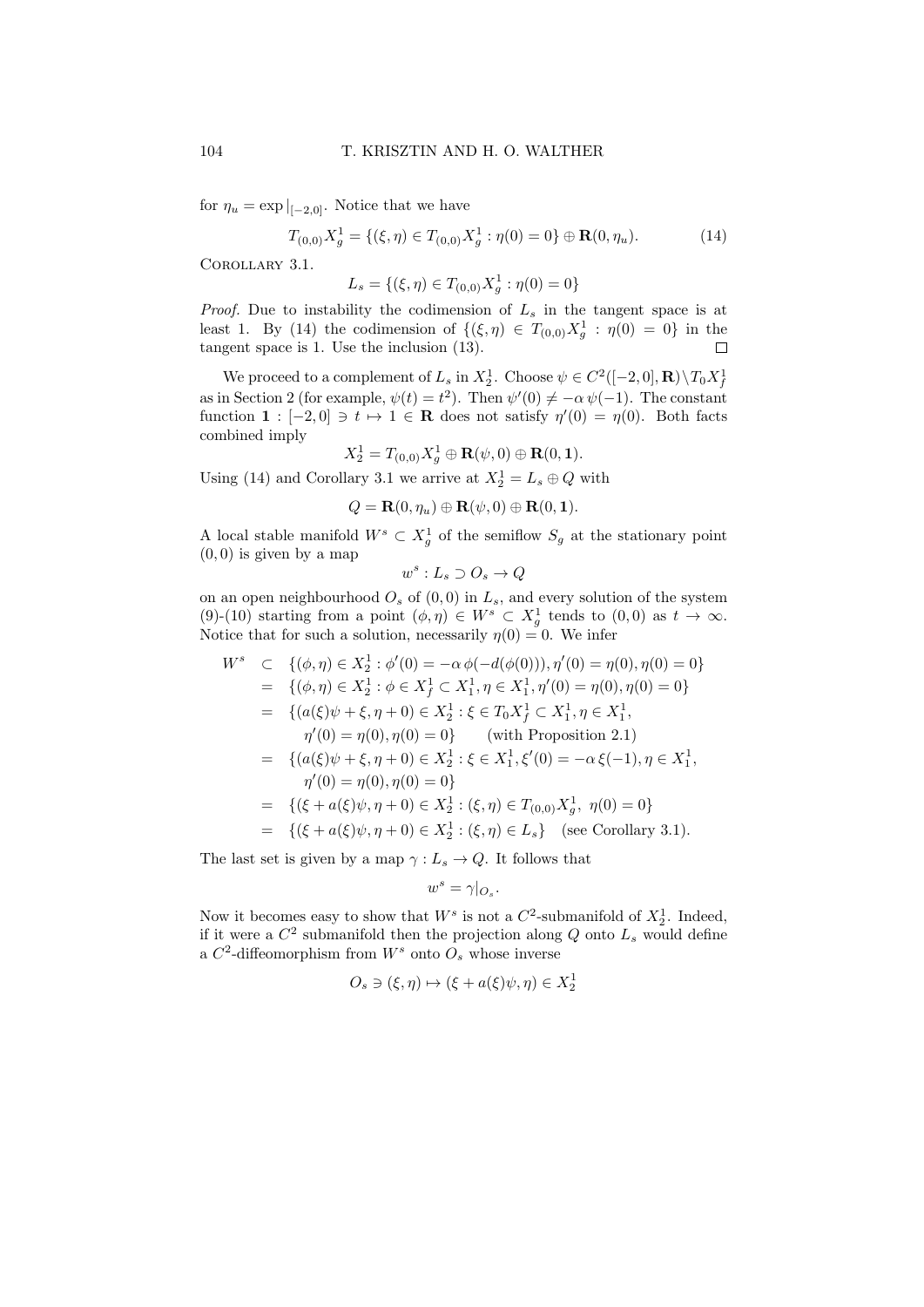would be  $C^2$ -smooth, too. The restriction of a to the open neighbourhood

$$
O_Y = \{ \eta \in Y : (\eta, 0) \in O_s \}
$$

of  $0$  in  $Y$  can be written as a composition, beginning with the restricted continuous linear map

$$
O_Y \ni \xi \mapsto (\xi, 0) \in O_s,
$$

followed by the previous inverse, and upon that followed by further continuous linear maps. This implies that  $a$  is  $C^2$ -smooth, which leads to a contradiction, see Section 2.

#### 4. Smooth functionals involving state-dependent delay

Let  $\chi : \mathbf{R} \to \mathbf{R}^n$ ,  $\eta : \mathbf{R} \to \mathbf{R}$  be two continuous functions,  $\eta$  is assumed to have compact support. The convolution  $\chi * \eta : \mathbf{R} \to \mathbf{R}^n$  is defined by

$$
\chi * \eta(t) = \int_{\mathbf{R}} \chi(t - s) \eta(s) ds = \int_{\mathbf{R}} \chi(s) \eta(t - s) ds = \eta * \chi(t).
$$

In particular, suppose  $\eta$  is  $C^{\infty}$ -smooth,  $supp \eta \subset [-1,1]$ , and  $\int_{\mathbf{R}} \eta(s) ds = 1$ . For  $\epsilon > 0$  set  $\eta_{\epsilon}(t) = (1/\epsilon)\eta(t/\epsilon)$ ,  $t \in \mathbf{R}$ . Then  $\int_{\mathbf{R}} \eta_{\epsilon}(s) ds = 1$ . Moreover,  $\chi * \eta_{\epsilon}(t) \to \chi(t)$  uniformly on compact subsets of **R** as  $\epsilon \to 0$ . For  $\phi \in X$ let  $\hat{\phi}$ :  $\mathbf{R} \to \mathbf{R}^n$  be the extension of  $\phi$  so that  $\hat{\phi}(t) = \phi(-h)$  for  $t < -h$ , and  $\hat{\phi}(t) = \phi(0)$  for  $t > 0$ . The restriction of  $\hat{\phi} * \eta_{\epsilon}$  to  $[-h, 0]$  is called the mollification  $m_{\epsilon}(\phi)$  of  $\phi$ . The map  $m_{\epsilon}: X \to X$  is called a mollifier. The function  $m_{\epsilon}(\phi): [-h, 0] \to \mathbf{R}^n$  is  $C^{\infty}$ -smooth, and, for every  $k \in \mathbf{N}, t \in [-h, 0],$ 

$$
\frac{d^k}{dt^k} m_\epsilon(\phi)(t) = \frac{d^k}{dt^k} (\hat{\phi}*\eta_\epsilon)(t) = \left(\hat{\phi}*\frac{d^k}{dt^k}\eta_\epsilon\right)(t).
$$

It follows that each linear map

$$
m_{\epsilon,j}: X \ni \phi \mapsto m_{\epsilon}(\phi) \in X^j, \quad j \in \mathbf{N}_0,
$$

is continuous.

PROPOSITION 4.1. Let  $m_{\epsilon}: X \to X$  be a mollifier. Assume that  $f: X \to \mathbb{R}^n$ is a map such that its restriction  $f_k : X^k \to \mathbf{R}^n$  is  $C^k$ -smooth. Then the map

$$
f_{\epsilon}: X \ni \phi \mapsto f(m_{\epsilon}(\phi)) \in \mathbf{R}^{n}
$$

is  $C^k$ -smooth.

Proof. We have

$$
f_{\epsilon}(\phi) = f(m_{\epsilon}(\phi)) = f_k(m_{\epsilon,k}(\phi)),
$$
  
and  $m_{\epsilon,k}: X \to X^k$ ,  $f_k: X^k \to \mathbf{R}^n$  are  $C^k$ -smooth.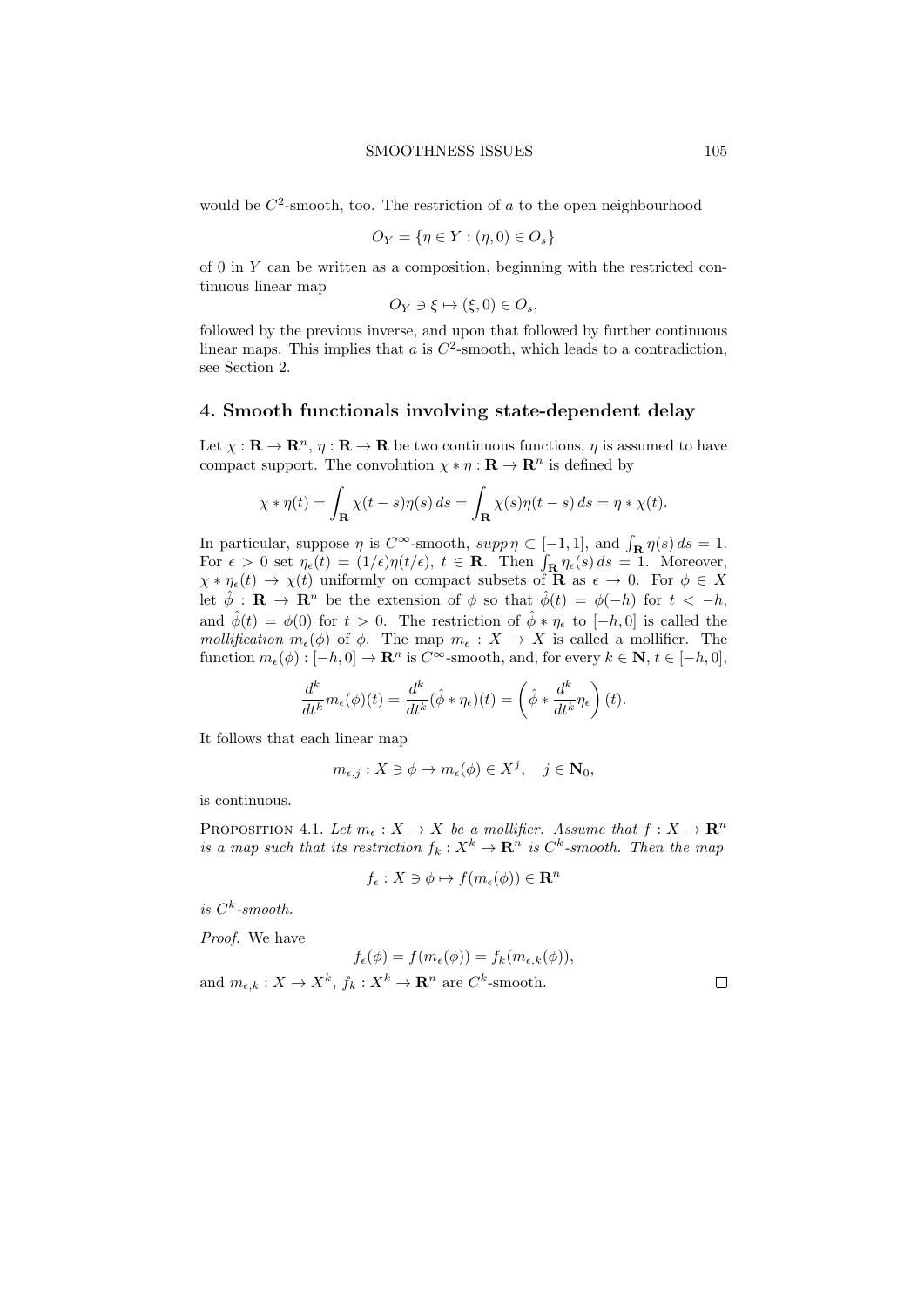Recall the following result on the restrictions of the evaluation map ev.

LEMMA 4.2. For each  $k \in \mathbb{N}$ , the restricted evaluation map

$$
ev_k: X^k \times [-h, 0] \ni (\phi, t) \mapsto \phi(t) \in \mathbf{R}^n
$$

is  $C^k$ -smooth with

$$
D^{j}ev_{k}(\phi,t)(\chi_{1},s_{1};\ldots;\chi_{j},s_{j})=\phi^{(j)}(t)\prod_{l=1}^{j}s_{l}+\sum_{l=1}^{j}\chi_{l}^{(j-1)}(t)\prod_{m\neq l}s_{m},
$$

 $j \in \{1, \ldots, k\}, \chi_1, \ldots, \chi_j \in X^k, s_1, \ldots, s_j \in \mathbf{R}$ . In addition,  $ev_k$  is not  $C^{k+1}$ . smooth.

Proof. This follows from results in [5, Section 4]). It can also be shown by induction following the technique of [2, Appendix IV]. The partial derivative of  $D^k ev_k$  with respect to its second variable t requires  $C^{k+1}$ -smoothness of  $\phi$ . Therefore  $ev_k$  is not  $k+1$ -times differentiable.  $\Box$ 

The above facts suggest that if the term

$$
x(t - r(x_t)) = ev(x_t, -r(x_t))
$$

in equation (4) is replaced with

$$
ev(m_{\epsilon}(x_t), -r(x_t))
$$

or with

$$
ev(m_{\epsilon}(x_t), -r(m_{\epsilon}(x_t))),
$$

then we may get better smoothness properties for the semiflow. However, it is still a nontrivial problem to find the appropriate phase spaces where smoother solution operators can be obtained. Below we consider several versions of this mollification technique for equation (4).

Of course, the mollification  $m_{\epsilon}(x_t)$  of the term  $x_t$  in equation (4) changes the original equation. So, the smoothness is obtained for a modified equation, not for the original one. It is an interesting question — which is not studied here — how the modified equation can be used to get information on the original one.

EXAMPLE 4.3. Let  $n = 1, k \in \mathbb{N}$ , and let  $g: \mathbb{R} \to \mathbb{R}$  and  $r: X \to \mathbb{R}$  be  $C^k$ smooth functions, and assume that there exist  $\delta > 0$  so that  $r(X) \subset (\delta, h - \delta)$ . An example for  $r$  is

$$
r(\phi) = \frac{a + b(\phi(0))^2}{c + d(\phi(0))^2}
$$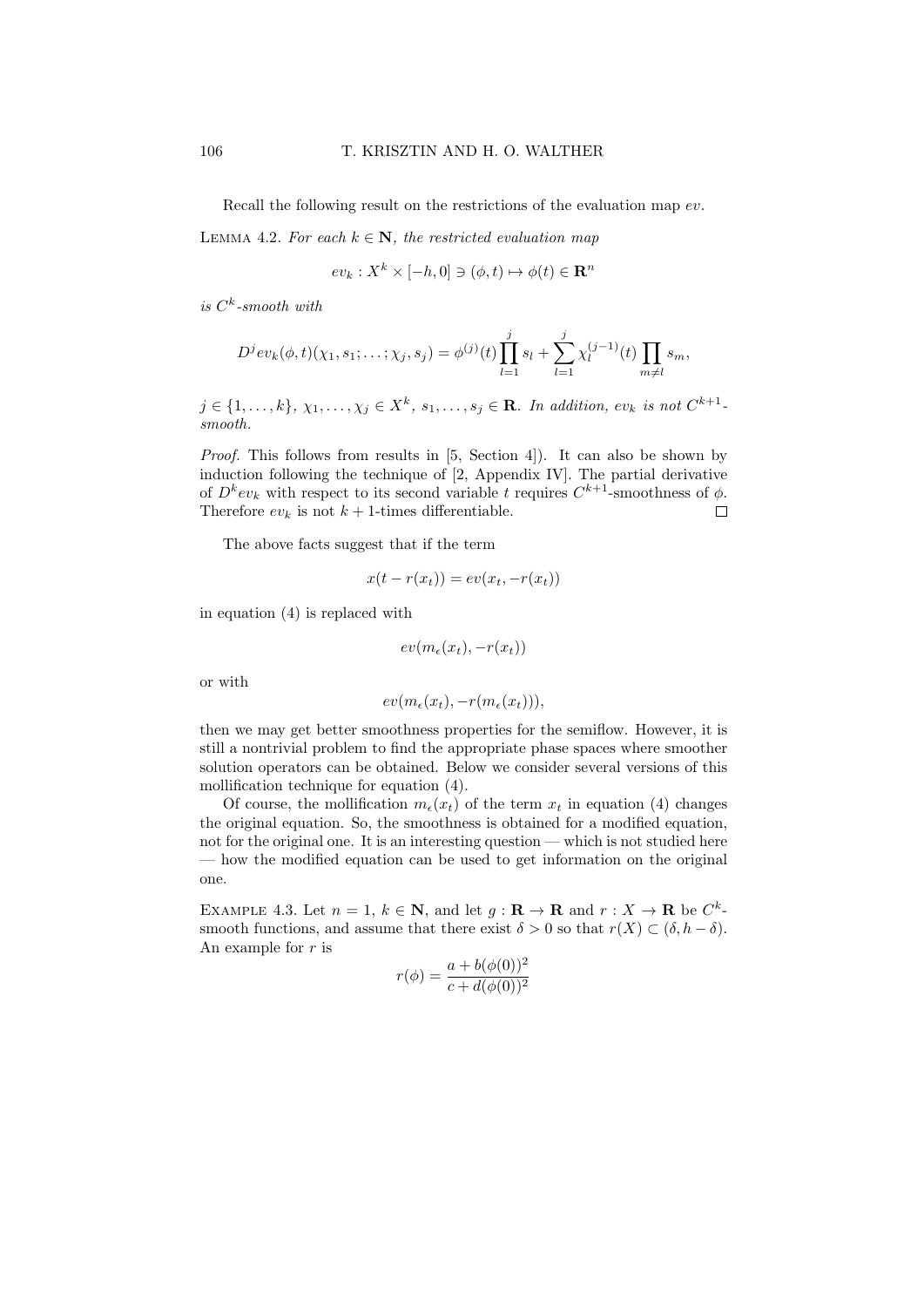with positive reals a, b, c, d and  $\delta < \frac{a}{c} < \frac{b}{d} < h - \delta$ . It is the composition of the continuous linear functional  $\phi \mapsto \phi(0)$  with an analytical real function which strictly increases on  $[0, \infty)$ .

Consider the equation

$$
x'(t) = g(x(t - r(x_t))).
$$
\n(15)

For this equation a  $C^1$ -smooth solution manifold  $X_f^1$  exists with  $f(\phi) = g \circ$  $ev_1(\phi, -r(\phi))$ , and the solution operators are C<sup>1</sup>-smooth. For the mollified equation we can get better smoothness.

Let  $\epsilon \in (0, \delta)$ , define

$$
F_{\epsilon}: X \ni \phi \mapsto g \circ ev(m_{\epsilon}(\phi), -r(\phi)) \in \mathbf{R}^{n},
$$

and consider the equation

$$
x'(t) = F_{\epsilon}(x_t),\tag{16}
$$

or equivalently

$$
x'(t) = g\left(-\int_{-r(x_t)-\epsilon}^{-r(x_t)+\epsilon} x(t+u)\eta_{\epsilon}(-r(x_t)-u) du\right).
$$

The assumptions on g, r, the continuity of  $m_{\epsilon,k}: X \to X^k$ , Lemma 4.2 and

$$
F_{\epsilon}(\phi) = g \circ ev(m_{\epsilon}(\phi), -r(\phi)) = g \circ ev_k(m_{\epsilon,k}(\phi), -r(\phi))
$$

imply that  $F_{\epsilon}: X \to \mathbf{R}$  is  $C^{k}$ -smooth. It follows that equation (16), the mollified version of (15), can be studied in the phase space  $\overline{X}$ , and classical results show that there is a continuous semiflow with  $C<sup>k</sup>$ -smooth solution operators.

EXAMPLE 4.4. Consider equation (15) with the same condition on  $q$  as in Example 4.3. On the delay functional r we assume that its restriction  $r_k : X^k \to \mathbf{R}$  is  $C^k$ -smooth, and  $r_k(X^k) \subset (\delta, h-\delta)$  for some  $\delta > 0$ . For example, the threshold delay in the next example has this property with  $k = 1$ .

Let  $\epsilon \in (0,\delta)$ , define

$$
f_{\epsilon}: X \ni \phi \mapsto g \circ ev_k \circ (id, -r_k)(m_{\epsilon,k}(\phi)) \in \mathbf{R},
$$

and consider the equation

$$
x'(t) = f_{\epsilon}(x_t) \tag{17}
$$

on the phase space X. Proposition 4.1 gives that  $f_{\epsilon}: X \to \mathbf{R}$  is  $C^{k}$ -smooth, and again the classical theory implies the  $C<sup>k</sup>$ -smoothness of the solution operators.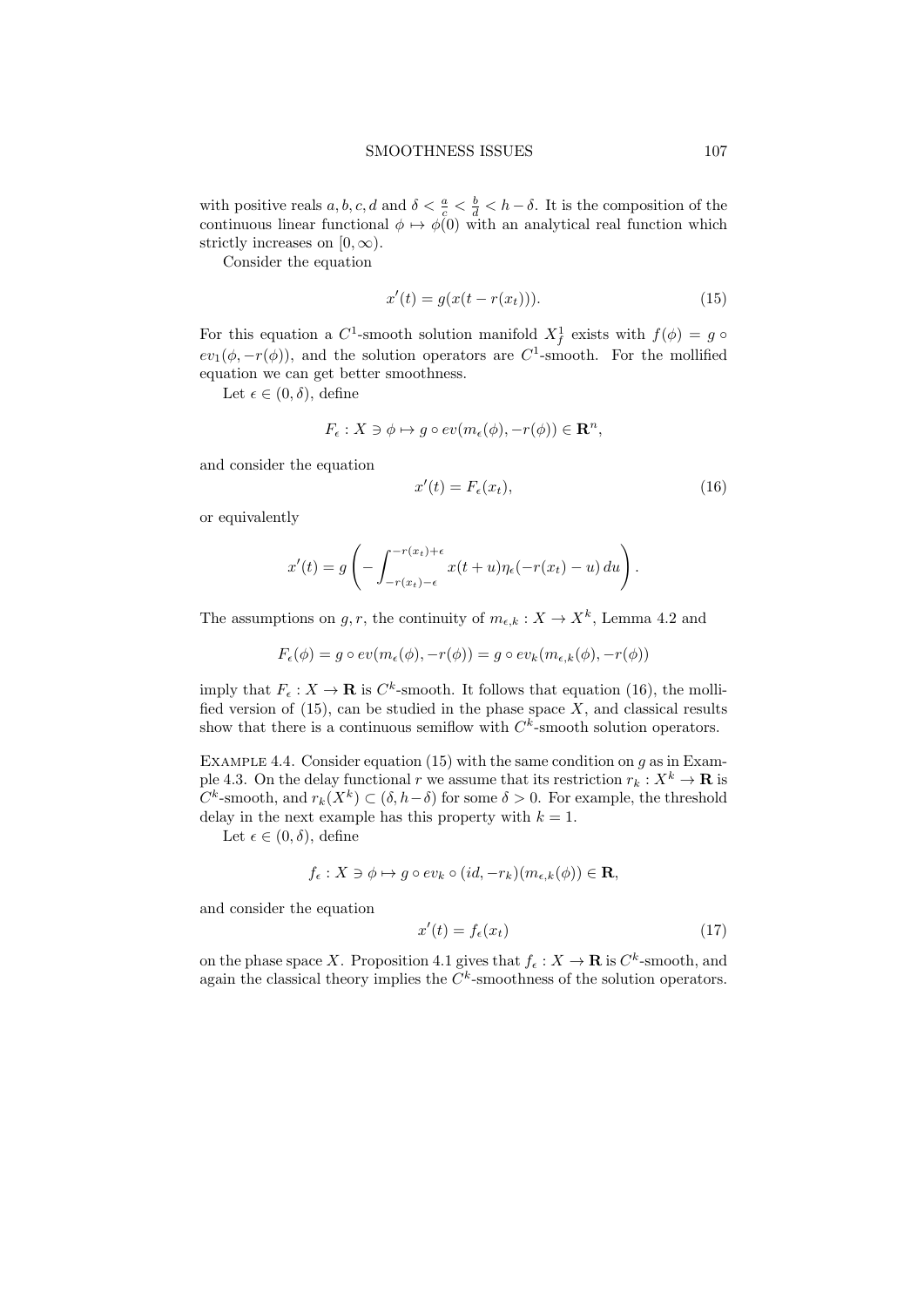EXAMPLE 4.5. Let  $n = 1, k \in \mathbb{N}$ , and suppose that  $g: \mathbb{R} \to \mathbb{R}$  and  $a: \mathbb{R} \to \mathbb{R}$ are  $C^k$ -smooth. In addition assume that  $a(\mathbf{R}) \subset (a_0, a_1)$  with constants  $0 <$  $a_0 < a_1$ . We consider Equation (15) so that the delay  $\tau(x_t)$  is defined by the threshold condition

$$
\int_{-\tau(x_t)}^0 a(x(t+s)) ds = 1.
$$
 (18)

From  $a(\mathbf{R}) \subset (a_0, a_1)$  it follows that  $\tau(x_t) \in \left(\frac{1}{a_1}, \frac{1}{a_0}\right)$  provided it exists. Choose  $h > 0$  and  $\delta > 0$  so that  $h > \frac{1}{a_0}$  and  $\delta < \min\left\{\frac{1}{a_1}, h - \frac{1}{a_0}\right\}$ .

Let  $\epsilon \in (0, \delta)$ . We want to define  $f_{\epsilon}$  or  $F_{\epsilon}$  analogously to Examples 4.3–4.4. For the smoothness properties of  $f_{\epsilon}$  and  $F_{\epsilon}$  we need more information on the threshold delay  $\tau$ .

Define the substitution operator  $A: X \to X$  by

$$
(A\phi)(s) = a(\phi(s)), \quad \phi \in X, \quad s \in [-h, 0].
$$

Let the integral operator  $I: X \to X$  be given by

$$
(I\phi)(s) = \int_s^0 \phi(u) du, \quad \phi \in X, \quad s \in [-h, 0].
$$

Define

$$
G: X \times (0, h) \ni (\phi, u) \mapsto ev(I \circ A(\phi), -u) - 1 \in \mathbf{R}.
$$

Then the threshold condition

$$
\int_{-\tau(\phi)}^{0} a(\phi(u)) du = 1, \quad \phi \in X
$$

is equivalent to the equation

$$
G(\phi, \tau(\phi)) = 0, \quad \phi \in X.
$$

The following smoothness properties of A and I can be easily shown or obtained from [2, Appendix IV]. The restrictions of A and I to  $X^j$  are denoted by  $A_j$  and  $I_j$ , respectively, with  $A_0 = A$ ,  $I_0 = I$ .

LEMMA 4.6. Let  $j \in \mathbf{N}_0, p \in \mathbf{N}$ .

1. If a is  $C^{p+j}$ -smooth then the restriction  $A_j$  of A to  $X^j$  is  $C^p$ -smooth.

2. The restriction  $I_j$  of I to  $X^j$  is a bounded linear map into  $X^{j+1}$ .

It is obvious that for each  $\phi \in X$  there is a unique  $u^* = u^*(\phi) \in (0, h)$  such that  $G(\phi, u^*(\phi)) = 0$ . Define  $\tau : X \to (0, h)$  by  $\tau(\phi) = u^*(\phi)$ .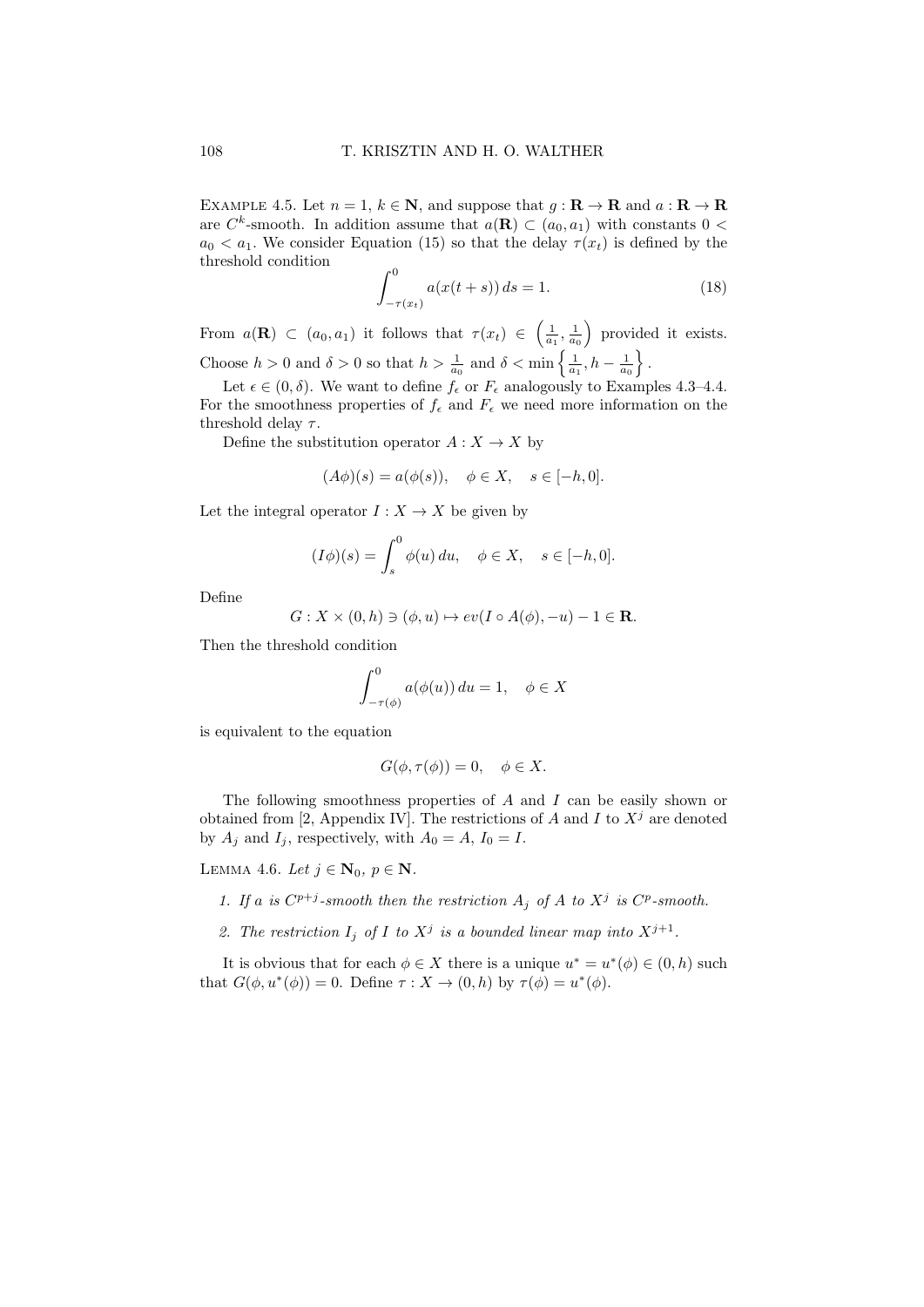For  $k \in \mathbb{N}$ , let  $G_{k-1}$  denote the restriction of G to  $X^{k-1} \times (0, h)$ . As  $I_{k-1}$ maps into  $X^k$  we have

$$
G_{k-1}(\phi, u) = ev_k(I_{k-1} \circ A_{k-1}(\phi), -u) - 1, \quad \phi \in X^{k-1}, \ u \in (0, h).
$$

By Lemma 4.6,  $I_{k-1} \circ A_{k-1} : X^{k-1} \to X^k$  is  $C^k$ -smooth provided a is  $C^{2k-1}$ smooth, and by Lemma 4.2  $ev_k : X^k \times (0, h) \to \mathbf{R}$  is also  $C^k$ -smooth. Therefore,  $G_{k-1}: X^{k-1} \times (0, h) \to \mathbf{R}$  is  $C^k$ -smooth. It is easy to see that

$$
DG_{k-1}(\phi, u)(\chi, t) = \int_{-u}^{0} a'(\phi(s))\chi(s) ds - a(\phi(-u))t, \quad \chi \in X^{k-1}, \ t \in \mathbf{R},
$$

and

$$
D_2 G_{k-1}(\phi, u)1 = -a(\phi(-u)) \neq 0.
$$

The Implicit Function Theorem yields that the restriction  $\tau_{k-1}: X^{k-1} \to (0, h)$ of the map  $\tau : X \to (0, h)$  is  $C^k$ -smooth. For later use in Section 5 we now show that  $\tau_1$  has the extension property (e) : Differentiation of the equation  $G_{k-1}(\phi, \tau_{k-1}(\phi)) = 0, \, \phi \in X^{k-1}$ , yields

$$
D\tau_{k-1}(\phi)\chi = \left(a(\phi(-\tau_{k-1}(\phi))))^{-1} \int_{-\tau_{k-1}(\phi)}^0 a'(\phi(s))\chi(s)\,ds, \quad \chi \in X^{k-1}.
$$

It follows that, in case  $k > 1$ ,  $D\tau_{k-1}(\phi) \in L_c(X^{k-1}, \mathbf{R})$  can be extended to a bounded linear operator  $D_e \tau_{k-1}(\phi) : X \to \mathbf{R}$  such that

$$
X^{k-1} \times X \ni (\phi, \chi) \mapsto D_e \tau_{k-1}(\phi) \chi \in \mathbf{R}
$$

is continuous. In particular,  $\tau_1$  has the extension property (e) of Section 1. If  $k = 1$  and if a is C<sup>1</sup>-smooth then we are in the situation of Example 4.3 with  $k = 1$ , and for the mollified equation

$$
x'(t) = F_{\epsilon}(x_t)
$$

in the phase space X, the solution operators are  $C^1$ -smooth.

We can apply the mollification also in the threshold equation (18). This means that, for a fixed  $\epsilon \in (0, \delta)$ , the delay  $\tau_{\epsilon}(\phi)$  is defined from the equation

$$
\int_{-\tau_{\epsilon}(\phi)}^0 a(m_{\epsilon}(\phi)(s)) ds = 1, \quad \phi \in X.
$$

That is  $\tau_{\epsilon}(\phi)$ , for a given  $\phi \in X$ , is the zero of the map

$$
G(\phi, \cdot) : (0, h) \ni u \mapsto ev_k(I_{k-1} \circ A_{k-1} \circ m_{\epsilon, k-1}(\phi), -u) - 1 \in \mathbf{R}.
$$

Clearly, the unique zero is  $\tau_{\epsilon}(\phi) = \tau_{k-1}(m_{\epsilon,k-1}(\phi))$ , and the map  $X \ni \phi \mapsto$  $\tau_{k-1}(m_{\epsilon,k-1}(\phi)) \in (0,h)$  is  $C^k$ -smooth provided a is  $C^{2k-1}$ -smooth. Observe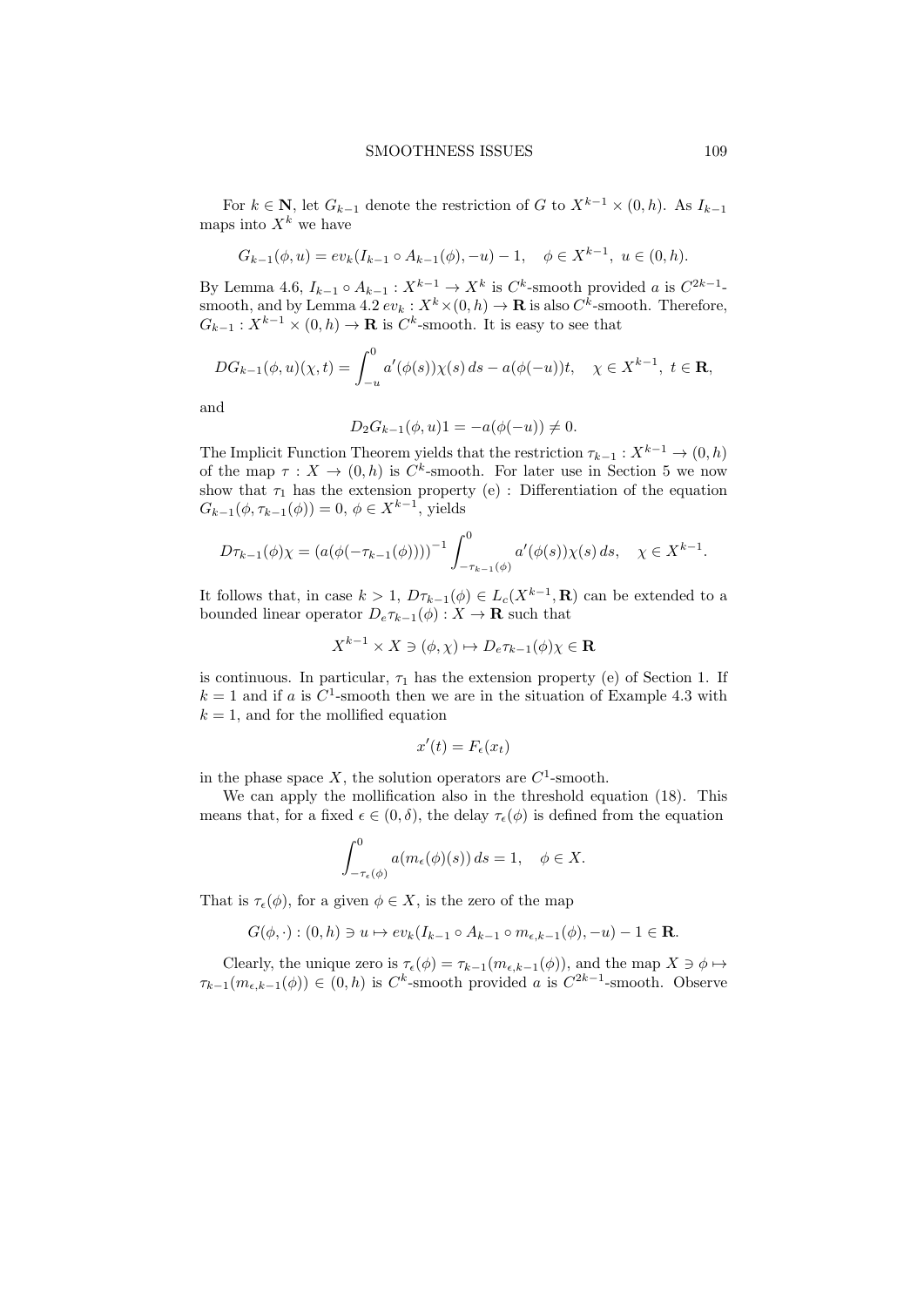that  $\tau_{k-1}(m_{\epsilon,k-1}(\phi)) = \tau_{k-1} \circ i_{k-1,k}(m_{\epsilon,k}(\phi)), \phi \in X$ , with the inclusion map  $i_{k-1,k}: X^k \to X^{k-1}.$ 

Therefore, the equation

$$
x'(t) = f_{\epsilon}(x_t) \tag{19}
$$

with the  $C^k$ -smooth map

$$
f_{\epsilon}: X \ni \phi \mapsto g \circ ev_k(id, -\tau_{k-1} \circ i_{k-1,k}) \circ m_{\epsilon,k}(\phi) \in \mathbf{R}
$$

can be handled in the phase space X by the classical theory to get  $C<sup>k</sup>$ -smoothness of the solution operators. Equation (19) is the mollified version of the equation (15) with the threshold condition (18).

# 5.  $C<sup>k</sup>$ -smoothness of solution manifolds and solution operators

Suppose  $U \subset X^1$  is open and  $f: U \to \mathbf{R}^n$  is  $C^k$ -smooth,  $1 \leq k < \infty$ , f has property (e), and  $X_f^1 \neq \emptyset$ . Then the solution manifold  $X_f^1$  is a  $C^k$ -submanifold of the space  $X^1$ , and all solution operators  $S(t, \cdot), t \geq 0$ , on non-empty domains are  $C<sup>k</sup>$ -smooth. This follows by means of appropriate modifications in the proofs from  $[6]$ . First, the present hypothesis on f implies that the hypotheses (P1) and (P2) from [6, Section 1] are satisfied, see for example [7, Corollary 1] and [4, Section 3.2]. In order to obtain  $C<sup>k</sup>$ -smoothness of  $X<sup>1</sup><sub>f</sub>$  proceed exactly as in the proof of [6, Proposition 1] and use the Implicit Function Theorem for zerosets of  $C^k$ -maps, for example, Theorem 2.3 in [1, Chapter 2, Section 2.2].

 $C<sup>k</sup>$ -smoothness of solution operators follows as in [6, Section 2] provided the map  $R_{Tr}$  in [6, Proposition 5] is  $C<sup>k</sup>$ -smooth, and in the paragraph following the proof of [6, Proposition 5] a uniform contraction principle is applied which yields that fixed points are  $C^k$ -smooth with respect to the parameters. Such a uniform contraction principle is Theorem 2.2 in [1, Chapter 2, Section 2.2], for example.

In the proof of [6, Proposition 5] it is shown that the map  $R_{Tr}$  is a composition of continuous linear maps between Banach spaces and of restrictions of such maps to open sets with the map

$$
f_T \times id : C([0,T], C^1([-h,0])) \times \mathbb{R}^n \to C([0,T]) \times \mathbb{R}^n
$$

given by  $(f_T \times id)(\eta, \xi) = (f \circ \eta, \xi)$ . Here,  $T > 0$  is some constant, the set  $C^1([-h, 0])$  equals  $X^1$  in our notation, and  $C([0, T], C^1([-h, 0]))$  is the Banach space of continuous maps  $[0, T] \rightarrow C^1([-h, 0])$  with the norm given by  $|\eta| = \max_{0 \leq t \leq T} |\eta(t)|_1$ .  $C([0, T])$  denotes the Banach space of continuous maps  $[0, T] \to \mathbf{R}^n$  with the norm given by  $|\xi| = \max_{0 \le t \le T} |\xi(t)|$ .

We infer that  $R_{Tr}$  is  $C<sup>k</sup>$ -smooth provided the substitution operator

$$
f_T: C([0, T], C^1([-h, 0])) \ni \eta \mapsto f \circ \eta \in C([0, T])
$$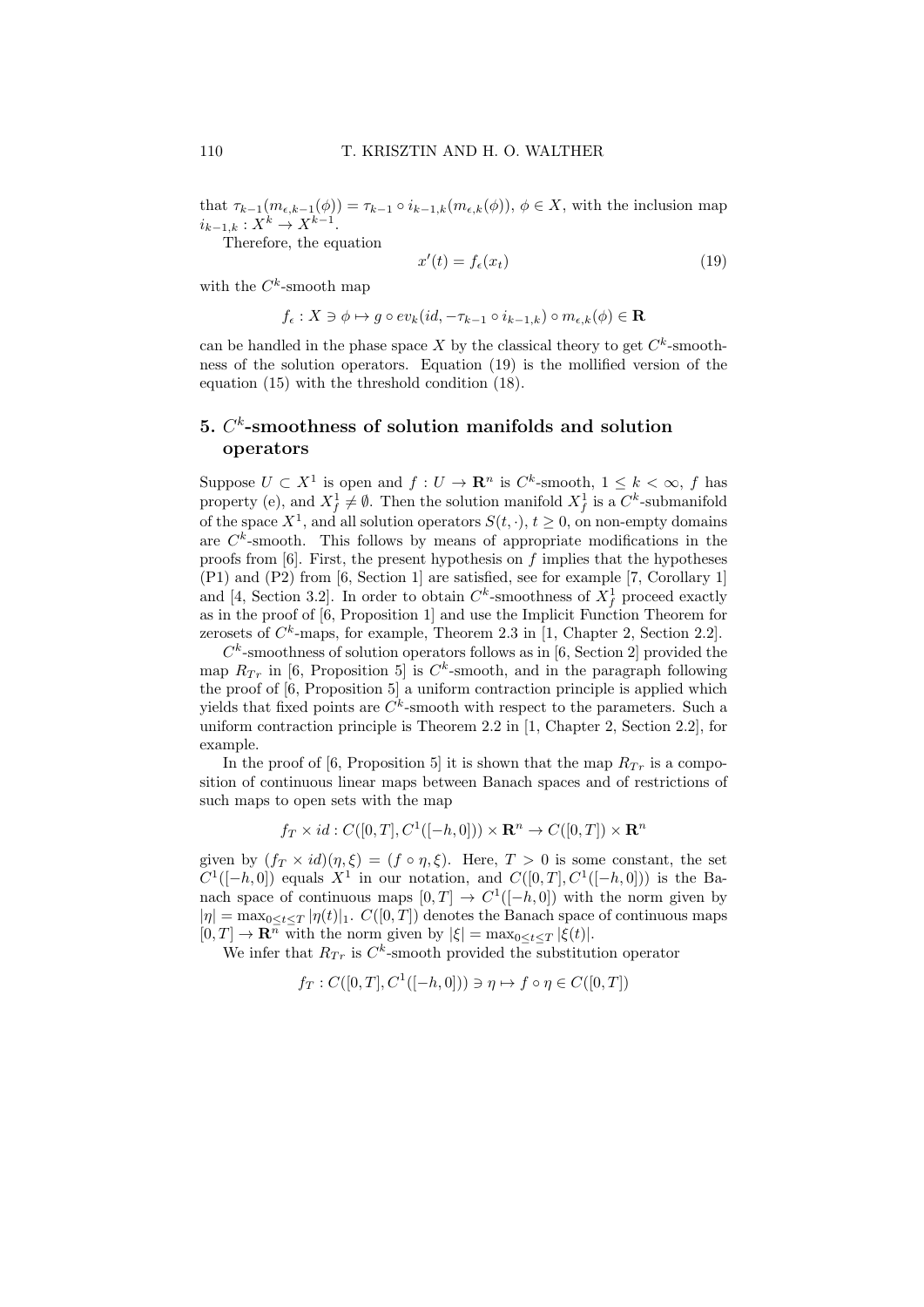#### SMOOTHNESS ISSUES 111

is  $C^k$ -smooth, which is true, see [2, Appendix IV, Lemma 1.5], for example.

EXAMPLE 5.1. For a map  $f: X \to \mathbf{R}^n$  define the restriction  $f_1 = f|_{X^1} = f \circ i_{01}$ , with the inclusion map  $i_{01}: X^1 \to X$ . If  $f: X \to \mathbf{R}^n$  is  $C^k$ -smooth then  $f_1$  is also  $C^k$ -smooth. For  $k \in \mathbb{N}$  the initial value problem (1) with  $f = (f_{\epsilon})_1$  or with  $f = (F_{\epsilon})_1$ , where  $f_{\epsilon}$  is given in Proposition 4.1,  $F_{\epsilon}$  is given in Example 4.3, defines a continuous semiflow on the  $C<sup>k</sup>$ -smooth submanifold  $X<sup>1</sup><sub>f</sub>$  of the space  $X^1$ , with all solution operators on non-empty domains  $C^k$ -smooth.

EXAMPLE 5.2. Let  $h > 0$ ,  $\delta \in (0, h/2)$ ,  $\epsilon \in (0, \delta)$ . Assume that  $g: \mathbf{R} \to \mathbf{R}$ is  $C^2$ -smooth. Let  $m_{\epsilon}$  be a mollifier given by the  $C^2$ -function  $\eta : \mathbf{R} \to \mathbf{R}$ . Consider the equation

$$
x'(t) = g\left(\int_{-h}^{0} \eta_{\epsilon}(-r(x_t) - s)x(t + s) ds\right) = g(m_{\epsilon}(x_t)(-\tau(x_t)))\tag{20}
$$

where  $\tau(x_t)$  is defined by the threshold condition (18). We suppose that a:  $\mathbf{R} \to \mathbf{R}$  is  $C^3$ -smooth with  $a(\mathbf{R}) \subset (a_0, a_1)$  for positive reals  $a_0 < a_1$  satisfying  $\frac{1}{a_0} < h$  and  $\delta < \min \left\{ \frac{1}{a_1}, h - \frac{1}{a_0} \right\}.$ 

Example 4.5 in case  $k = 1$  shows that, for each  $\phi \in X^1$ , the threshold equation

$$
\int_{-\tau}^{0} a(\phi(s)) ds = 1
$$

has a unique solution  $\tau_1(\phi)$ , and  $\tau_1 : X^1 \to (0,h)$  is  $C^2$ -smooth. In addition,  $D\tau_1$  has the extension property (e).

On the space  $X^1$ , the right hand side of equation (20) is given by the  $C^2$ map

$$
f: X^1 \ni \phi \mapsto g \circ ev_2(m_{\epsilon,2}(\phi), -\tau_1(\phi)) \in \mathbf{R}.
$$

From the fact that  $D\tau_1$  has the extension property (e) it is easy to check that  $Df$  also has property (e).

Therefore, the initial value problem of (20) together with the threshold condition (18) defines a continuous semiflow on the  $C^2$ -submanifold  $X_f^1$  of the space  $X^1$ , with all solution operators on non-empty domains  $C^2$ -smooth.

# Acknowledgements

T. K. was supported by the Hungarian Scientific Research Fund (NKFIH-OTKA), Grant No. K109782.